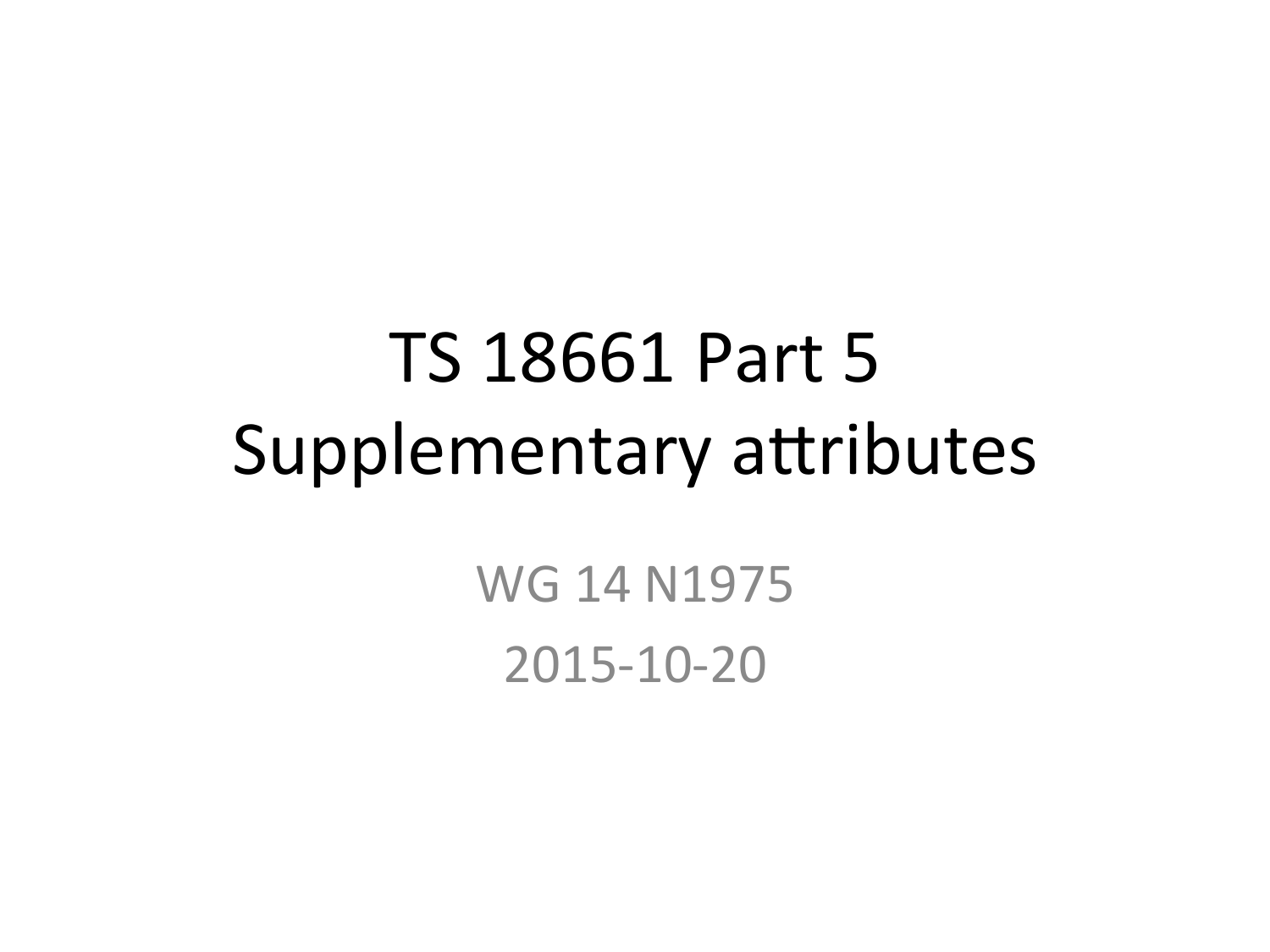## IEC 60559 attributes

- N1974: draft TS 18661-5 Supplementary attributes
- Updates N1919 presented in April
- Now functionally complete
- Format and boilerplate text for ISO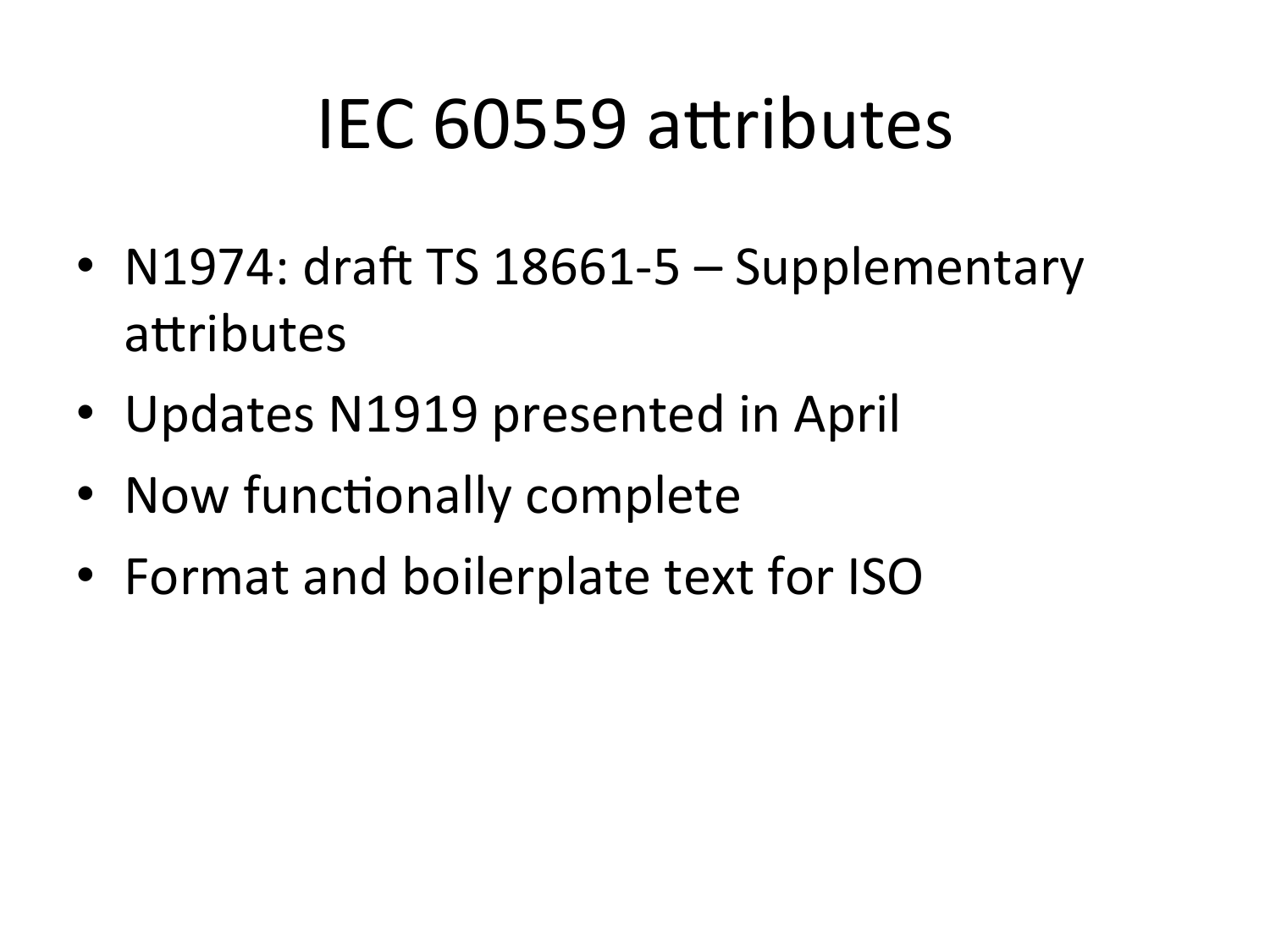#### IEC 60559 attributes - review

- Constant modes for floating-point semantics
- Program specifies modes to apply to blocks
- IEC 60559 requires attributes for Rounding direction
- Recommends attributes for Evaluation formats Optimization control Reproducible code Alternate exception handling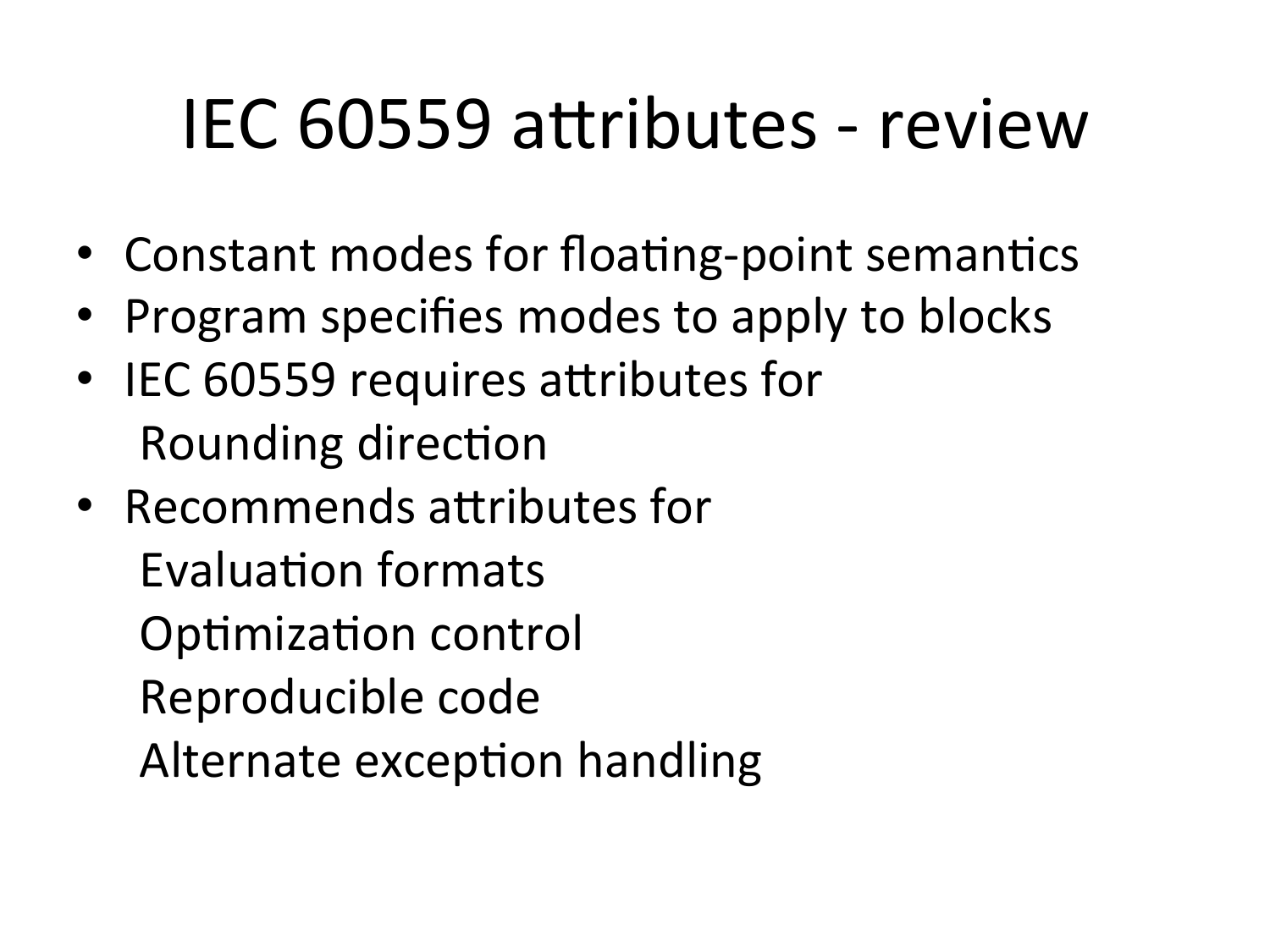# C support for attributes - review

- Floating-point pragmas in  $\leq$  fenv.h>
- Rounding direction pragmas in parts 1 and 2
- Pragmas for recommended attributes in part 5
- All similar in form and scope to STDC pragmas in C standard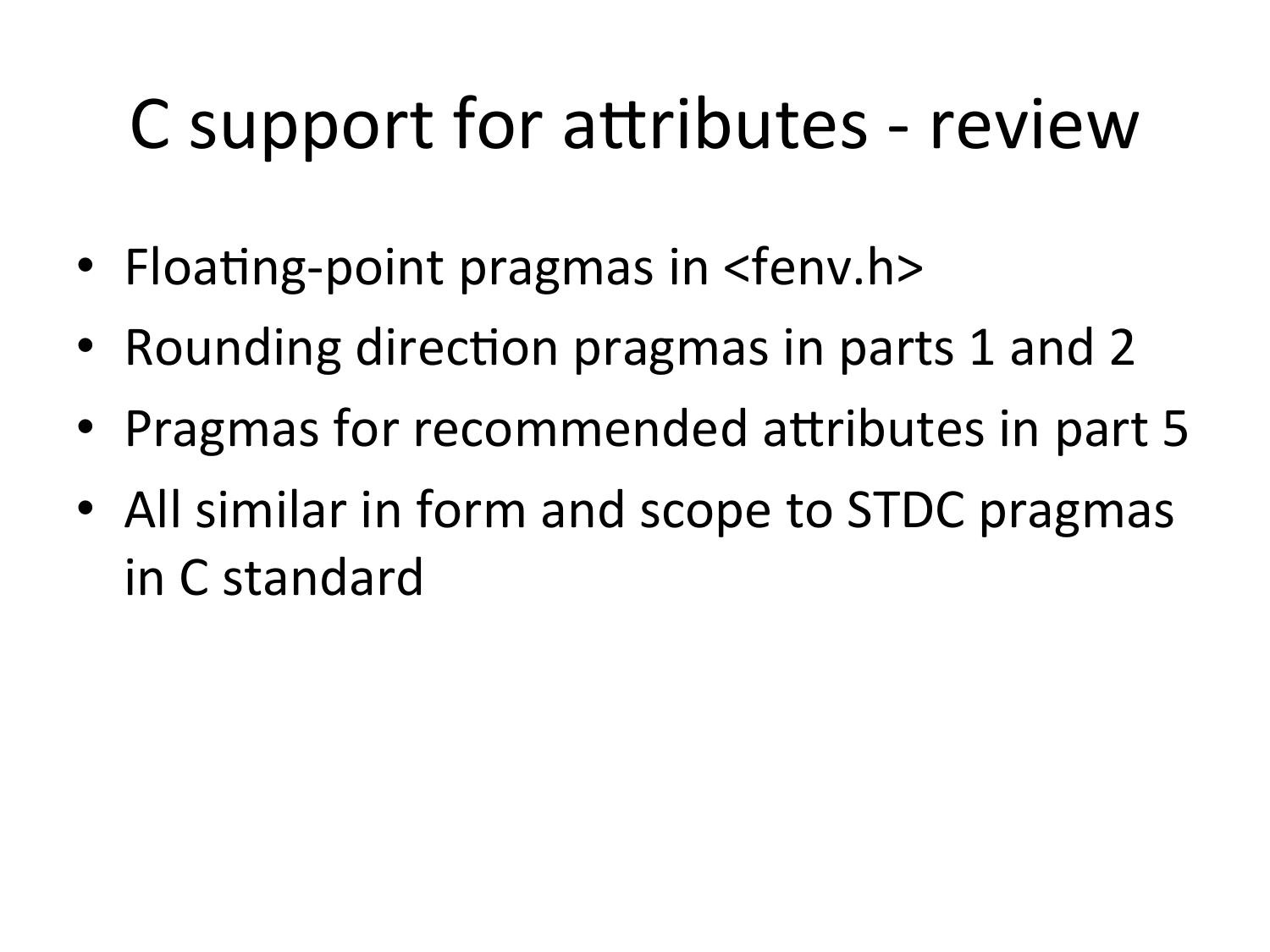# Evaluation formats - review

- #pragma STDC FENV\_FLT\_EVAL\_METHOD *width* for standard and binary types
- *width* reflects a possible value of FLT EVAL METHOD macro
- Required support for *width* values -1, 0, and DEFAULT
- Other *width* values optional
- Similar FENV DEC EVAL METHOD for decimal types
- Required support for decimal *width* values -1, 1, and DEFAULT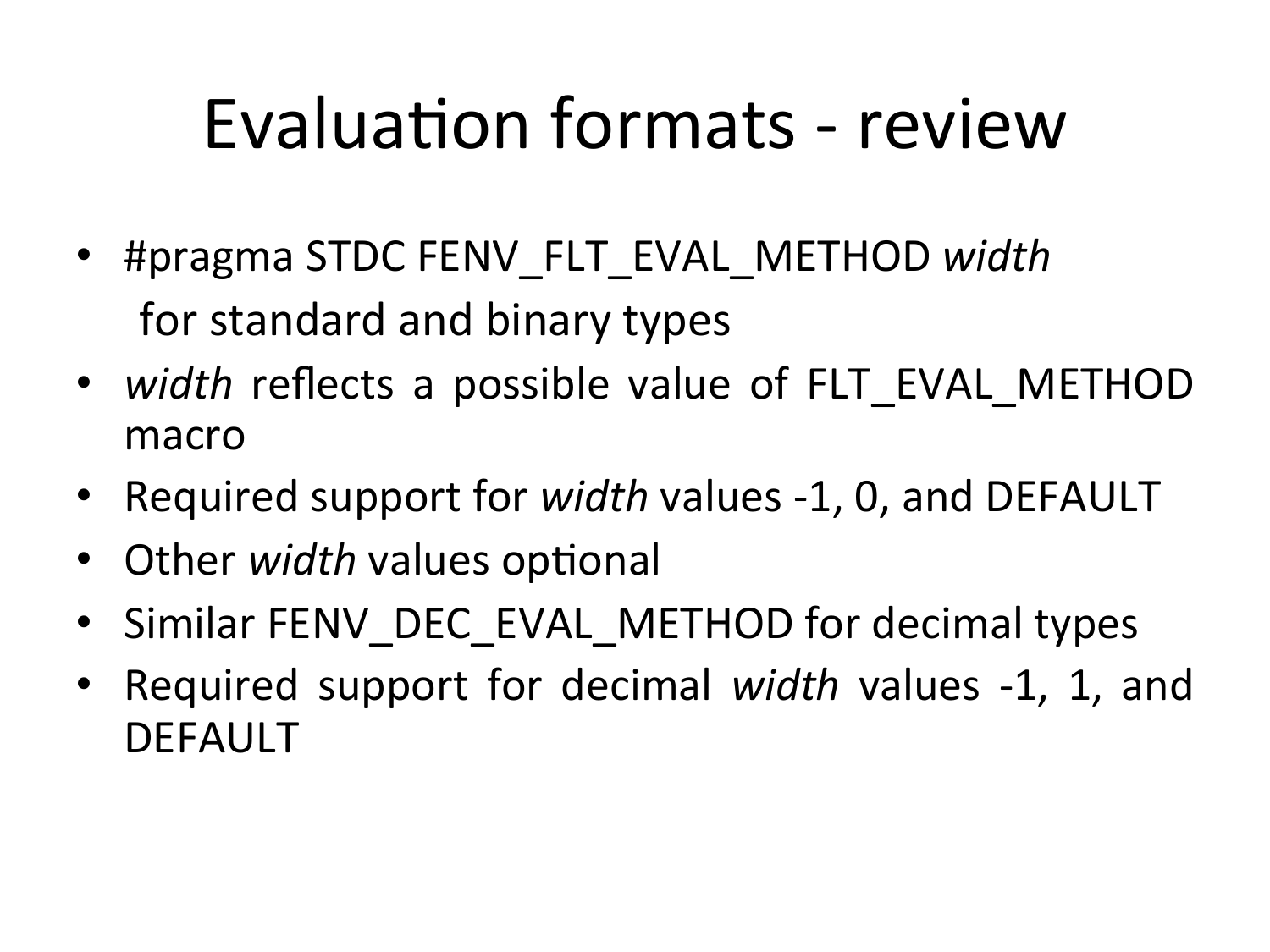# Evaluation formats  $-$  key changes

- P 3, 4: Interaction between evaluation method macros and pragmas
	- $-$  Macro values reflect the evaluation method in use, which be might set by a pragma
	- $-$  Macro shall not be used in #if and #elif expressions where a pragma is in effect
- P 5: t types have default evaluation formats, but have corresponding type-like macros that (unless undefined) expand to types with the evaluation formats where used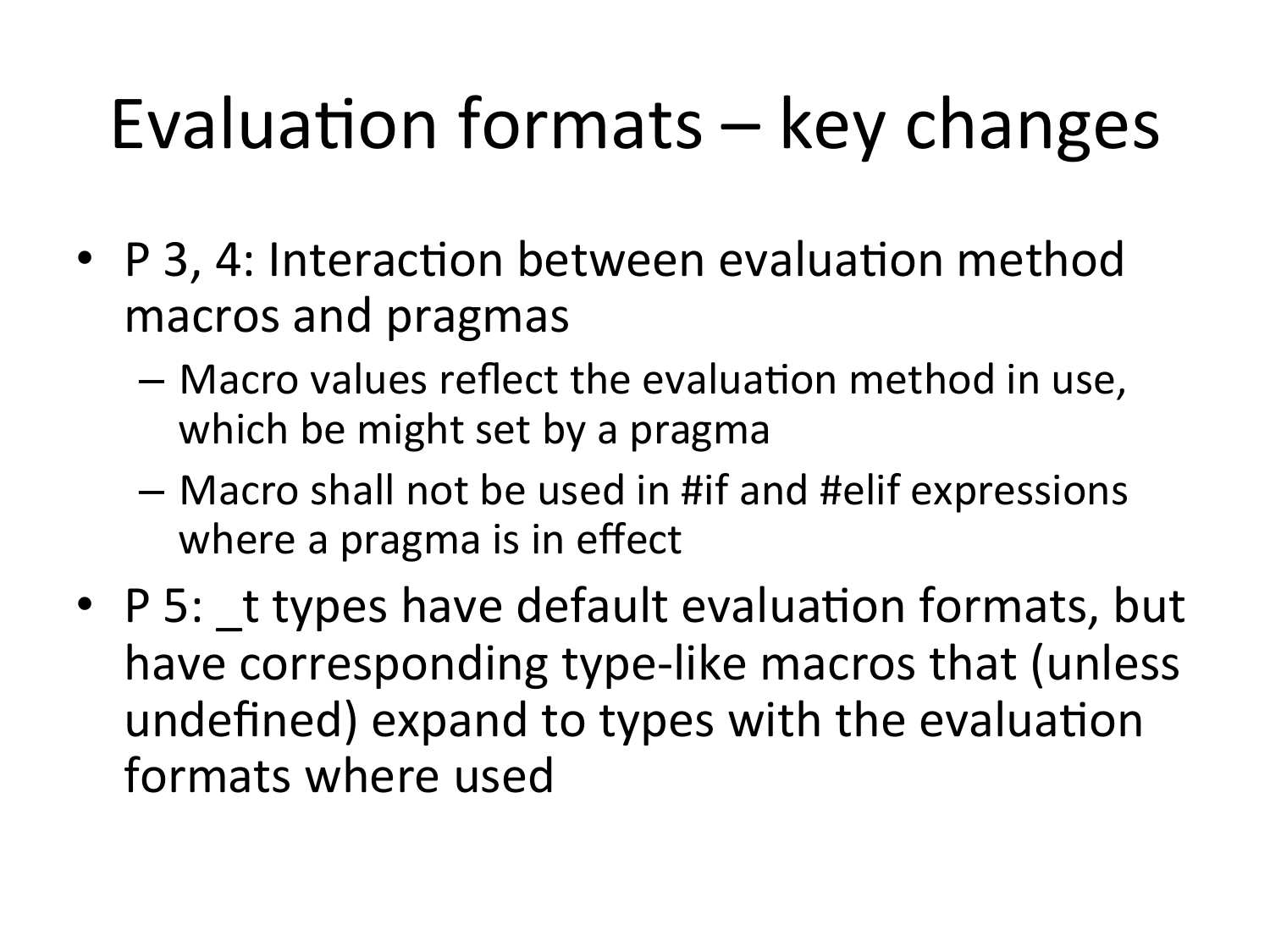#### Evaluation formats  $-$  key changes (2)

P 5: New macro user can define before including <tgmath.h> to make tgmath macros behave like built-in operators with respect to evaluation formats:

STDC TGMATH OPERATOR EVALUATION

- <tgmath.h> macros do not narrow arguments and they return results in evaluation formats
- Does not affect semantic types (just like operators)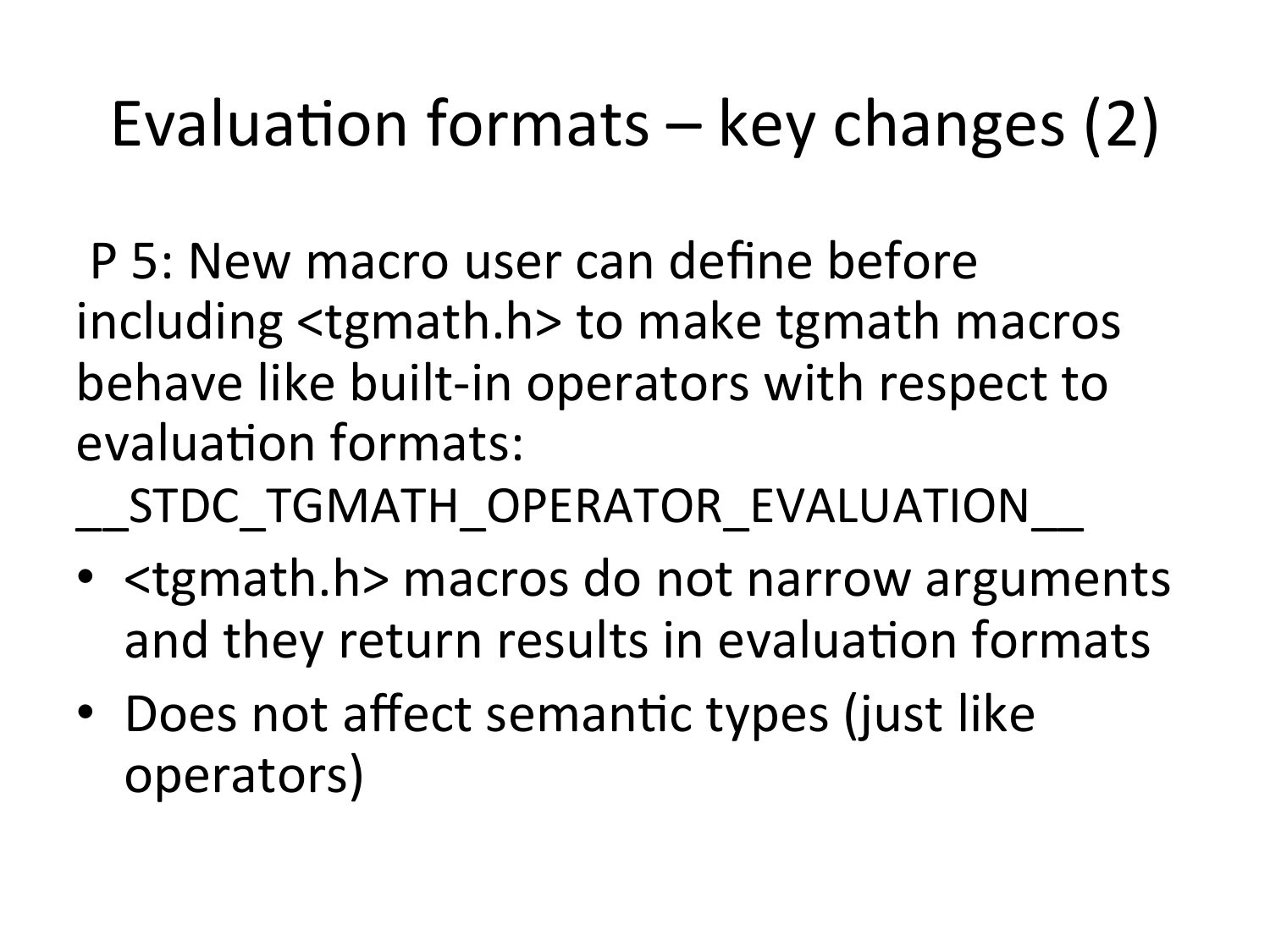# Optimization control - review

- Allow/disallow value-changing optimizations (transformations)
- #pragma STDC FENV\_ALLOW ... on-off-switch
- VALUE\_CHANGING OPTIMIZATION allows all the following, which can also be allowed separately
- ASSOCIATIVE LAW
- DISTRIBUTIVE\_LAW
- MULTIPLY BY RECIPROCAL  $A / B = A \times (1/B)$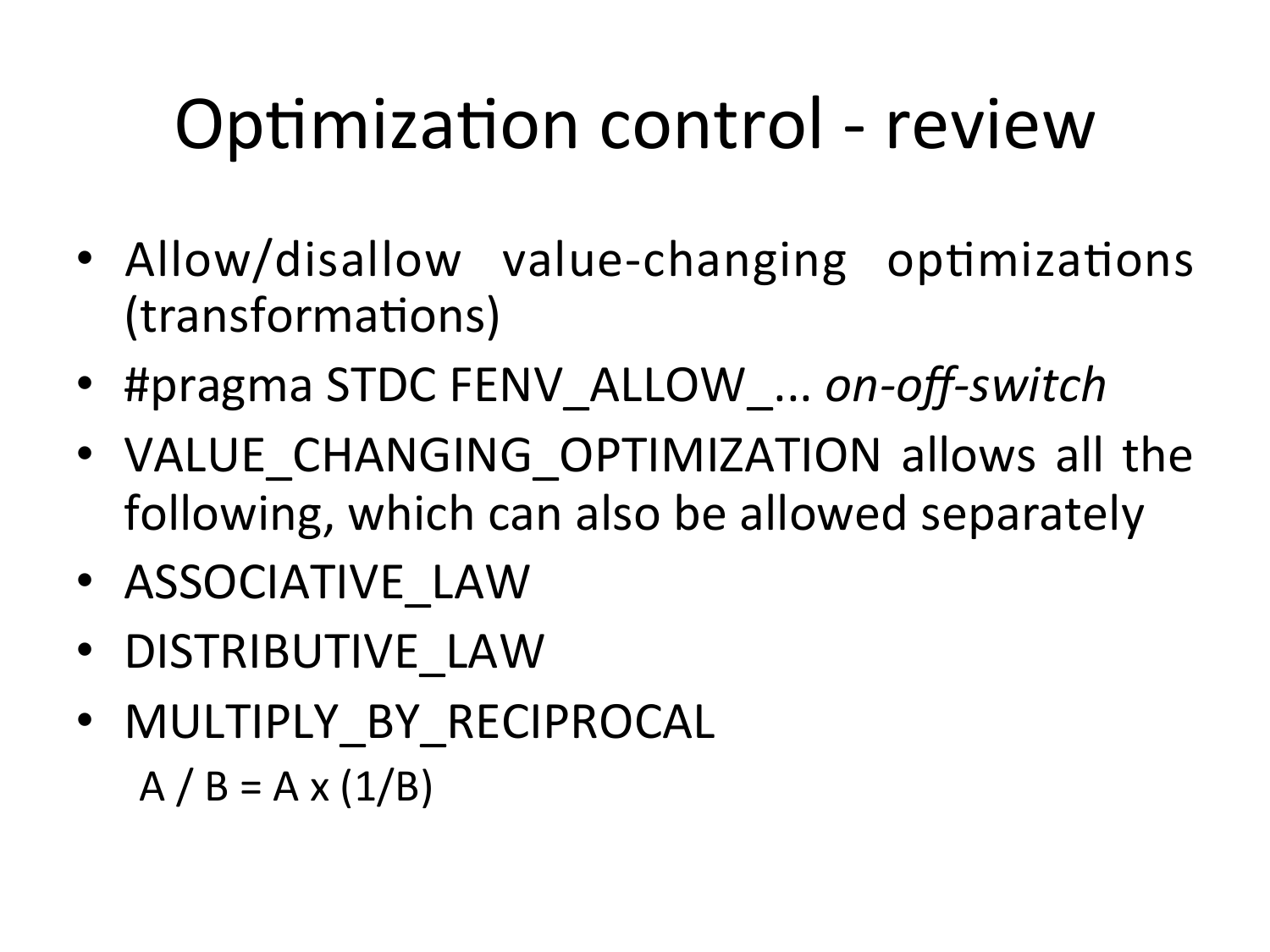# Optimization control  $(2)$  - review

• ZERO SUBNORMAL

allow replacing subnormal operands and results with 0

- CONTRACT\_FMA contract (compute with just one rounding)  $A \times B + C$
- CONTRACT OPERATION CONVERSION e.g.,  $F = D1 * D2$  and  $F = sqrt(D)$
- CONTRACT

all contractions

equivalent to FP CONTRACT pragma in <math.h>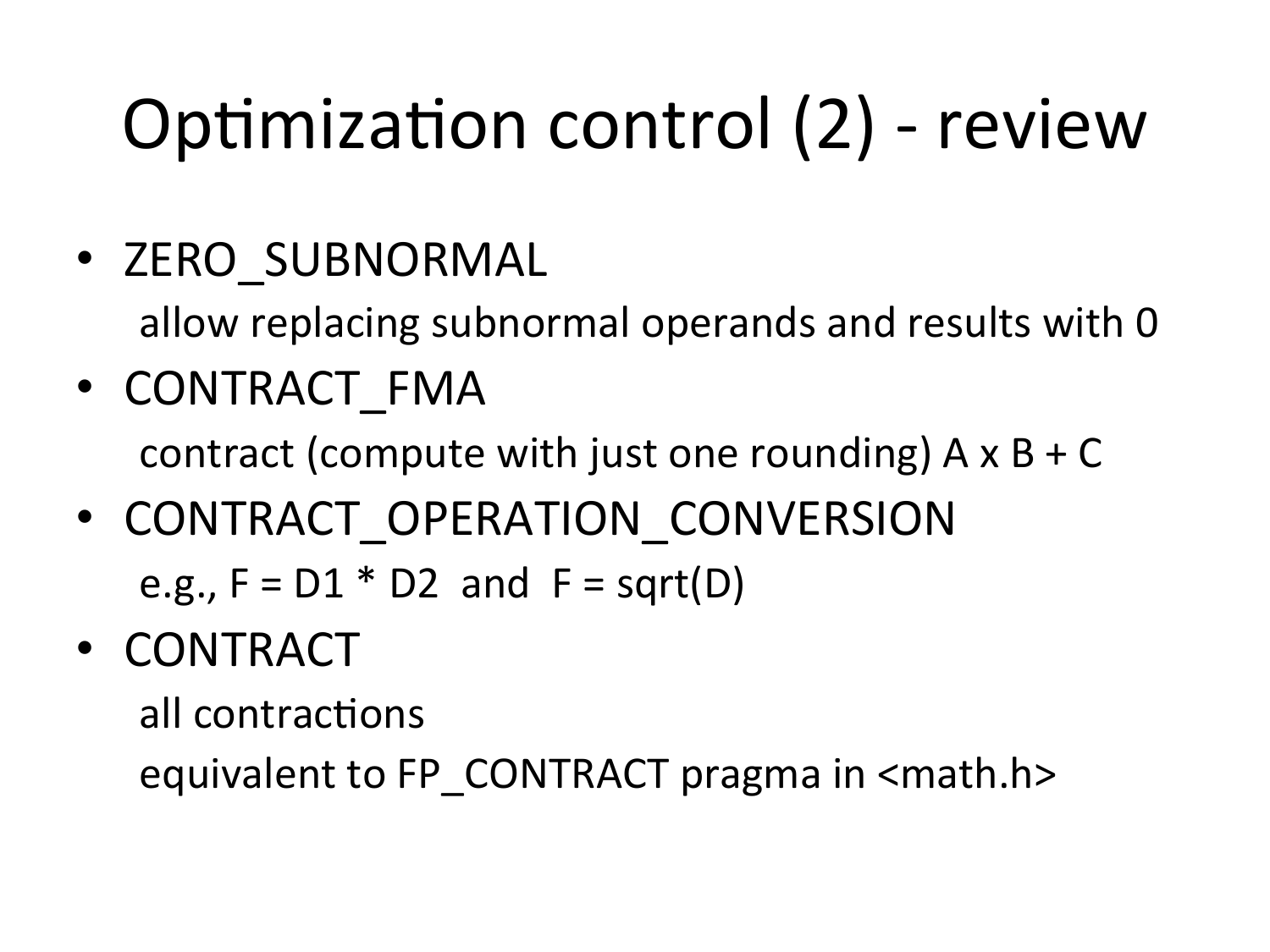# Optimization control  $-$  key changes

P 8: Clarification about identities allowed for optimization

- Identities that are valid for IEC 60559 arithmetic, e.g.,  $x + y = y + x$
- Identities derived from allowed identities, e.g., allowed associative law also allows

$$
x + (y - z) = (x + y) - z
$$
  

$$
x + (z + y) = (x + y) + z
$$

• Allowed distributive law explicitly includes:

$$
x \times (y + z) = (x \times y) + (x \times z)
$$
  
\n
$$
x \times (y - z) = (x \times y) - (x \times z)
$$
  
\n
$$
(x + y) / z = (x / z) + (y / z)
$$
  
\n
$$
(x - y) / z = (x / z) - (y / z)
$$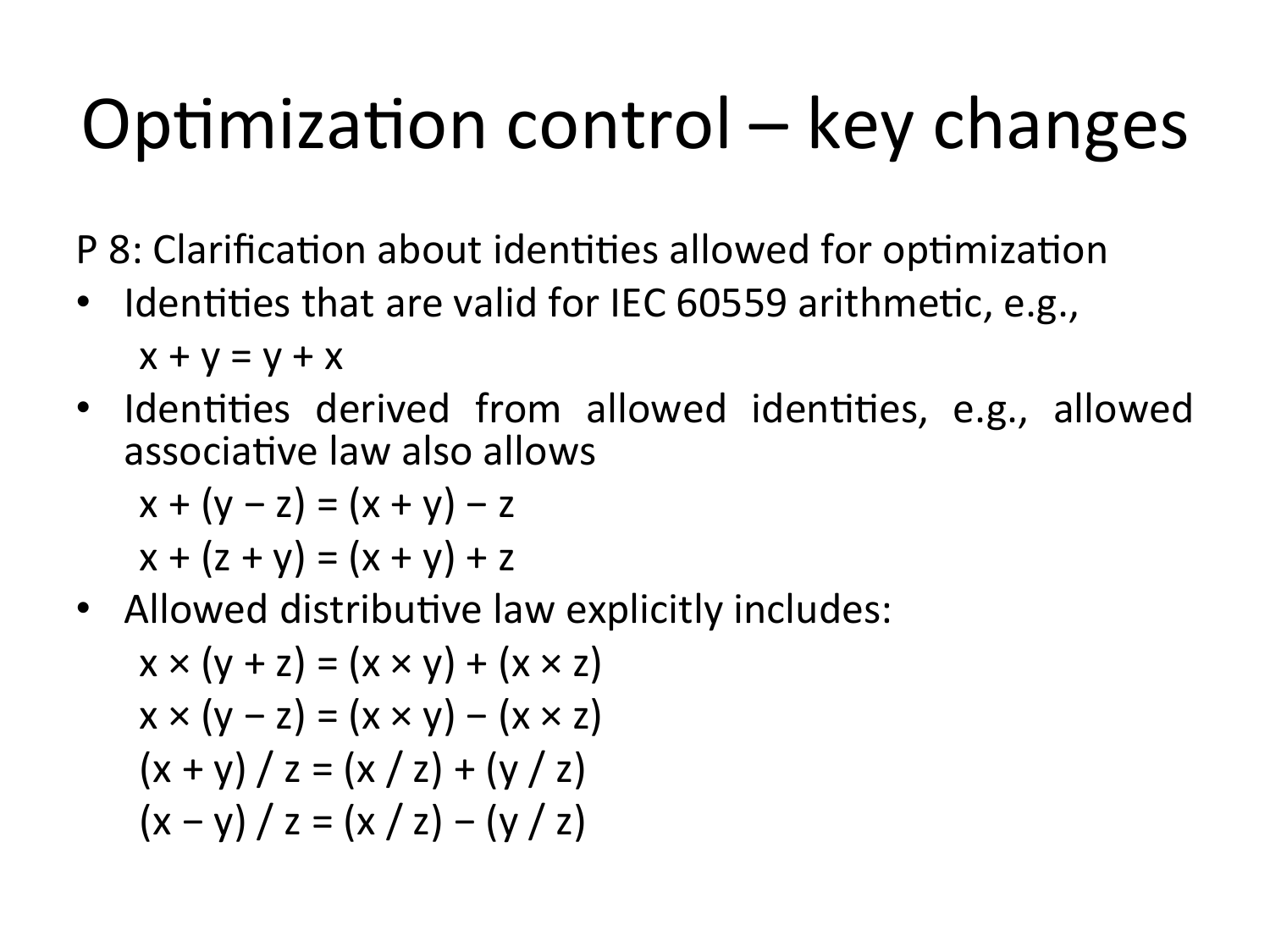#### Optimization control – key changes  $(2)$

- P 9, 10: ZERO SUBNORMAL and CONTRACT OPERATION CONVERSION apply to the same library functions as the FENV ROUND and FENV DEC ROUND pragmas
- listed functions, where macro replacement is not suppressed (part 1)
- ZERO SUBNORMAL allows zeroing argument and/or result of sin(subnormal)
- CONTRACT OPERATION CONVERSION allows contracting fit  $y = sqrt(dbl x)$  with fsqrt()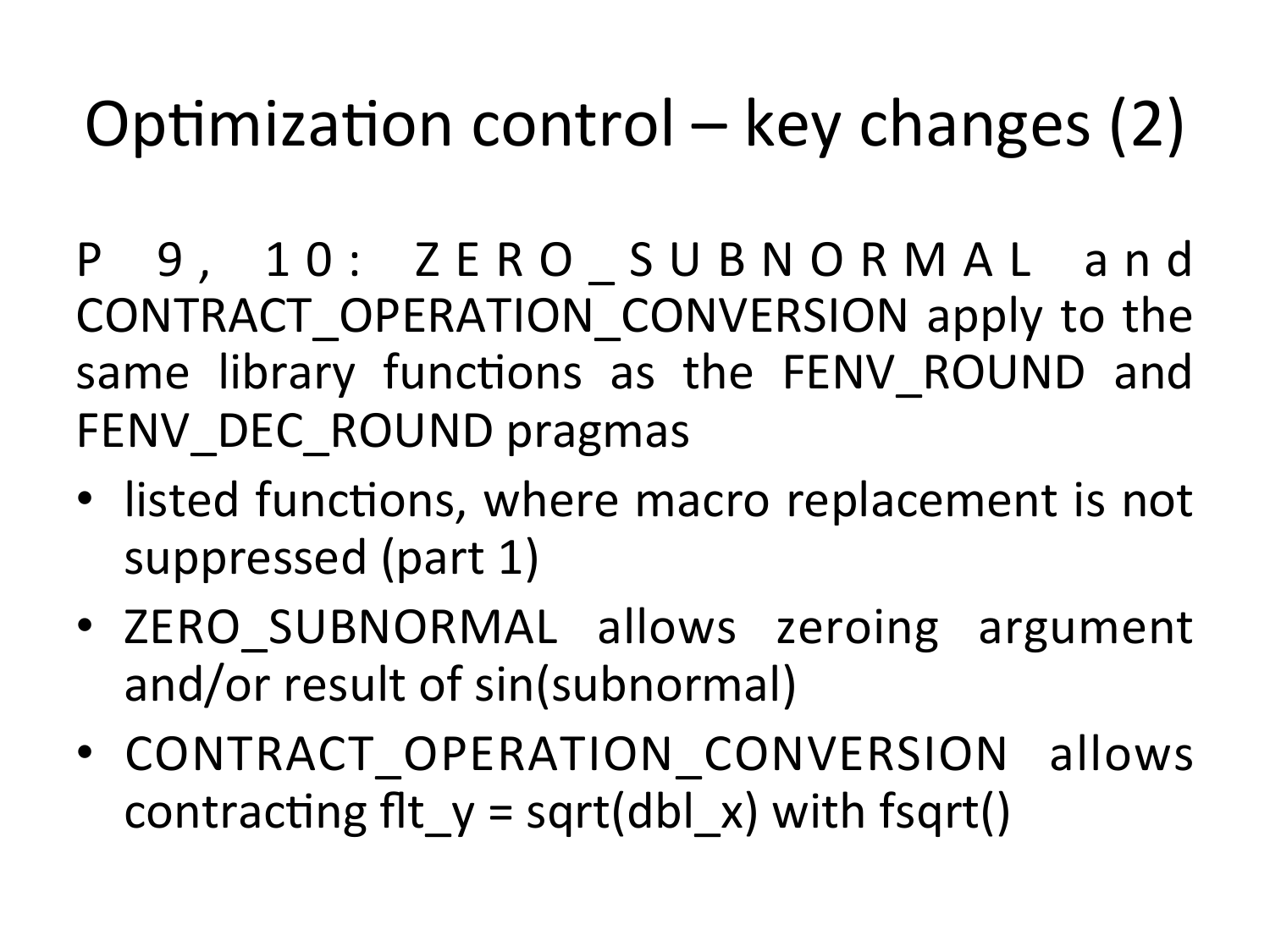#### Reproducibility - review

- Support for code sequences whose result values and exception flags are reproducible on any conforming implementation
- #pragma FENV REPRODUCIBLE *on-off-default* FENV ACCES "on" FENV ALLOW VALUE CHANGING OPTIMIZATION

 $^{\prime\prime}$ off $^{\prime\prime}$ 

FENV\_FLT\_EVAL\_METHOD 0 FENV DEC EVAL METHOD 1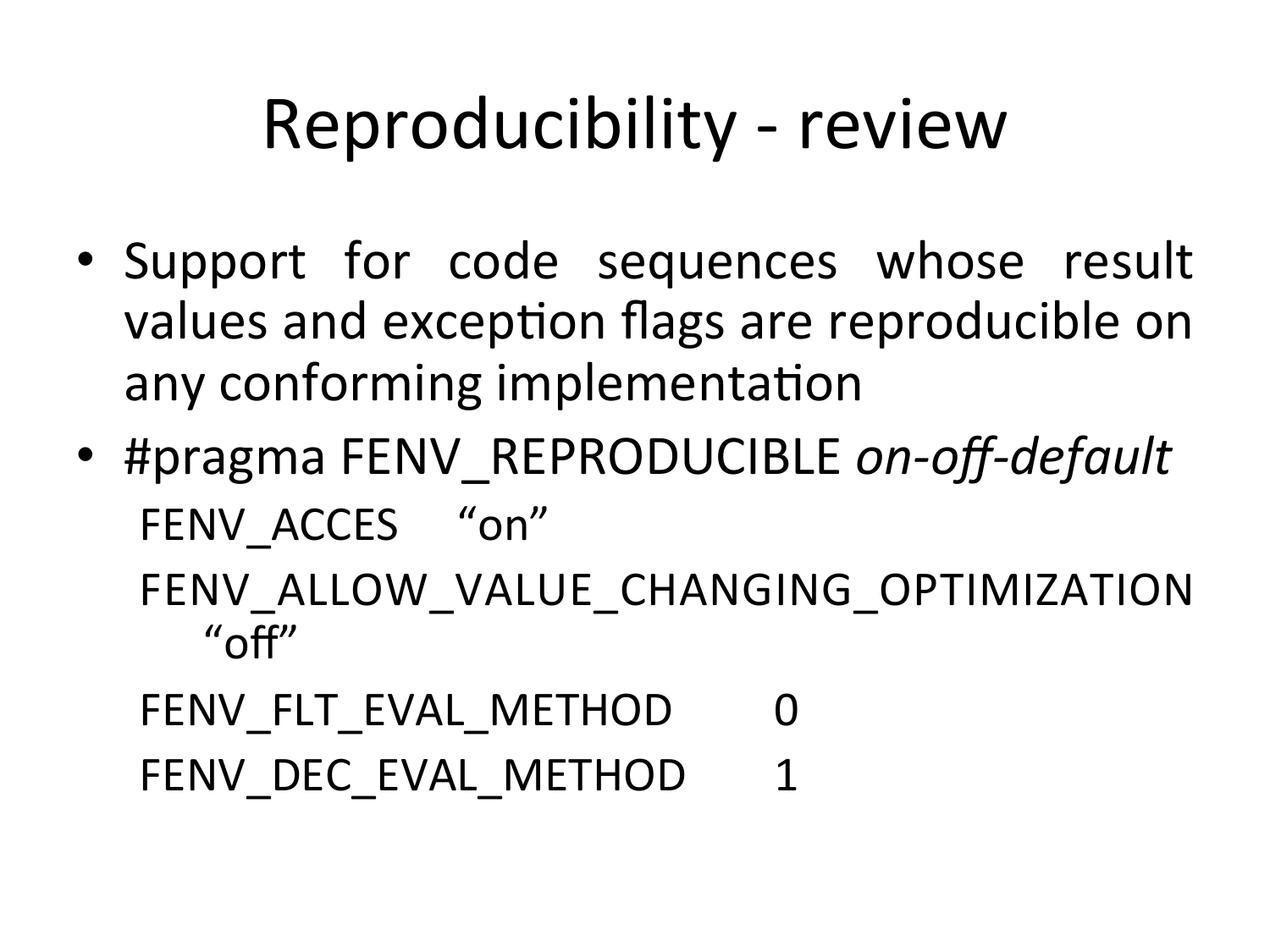# Reproducibility (2) - review

Rules for reproducible code

- Translates into a sequence of IEC 60559 operations
- Under FENV REPRODUCIBLE pragma
- Limits use of FP pragmas to reproducible states
- Not use long double, extended floating, complex, or imaginary types
- Use of part 3 interchange formats is reproducible only among supporting implementations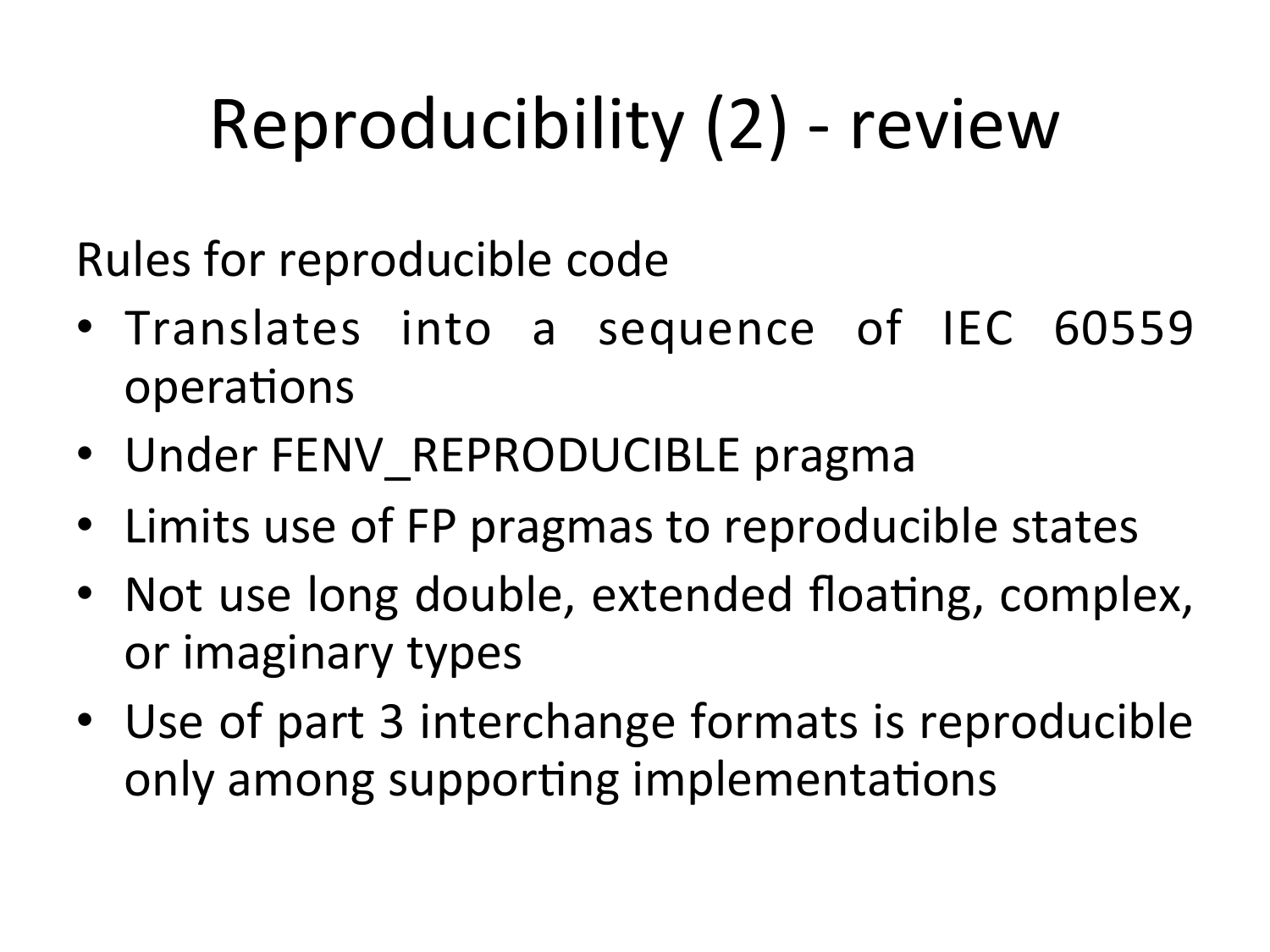# Reproducibility (3) - review

Rules for reproducible code (cont.)

- Not use signaling NaNs
- Not depend on payload or sign bit of quiet NaNs
- Not depend on conversions between floating types and character sequences where character sequences are too long for *correct rounding*
- Etc.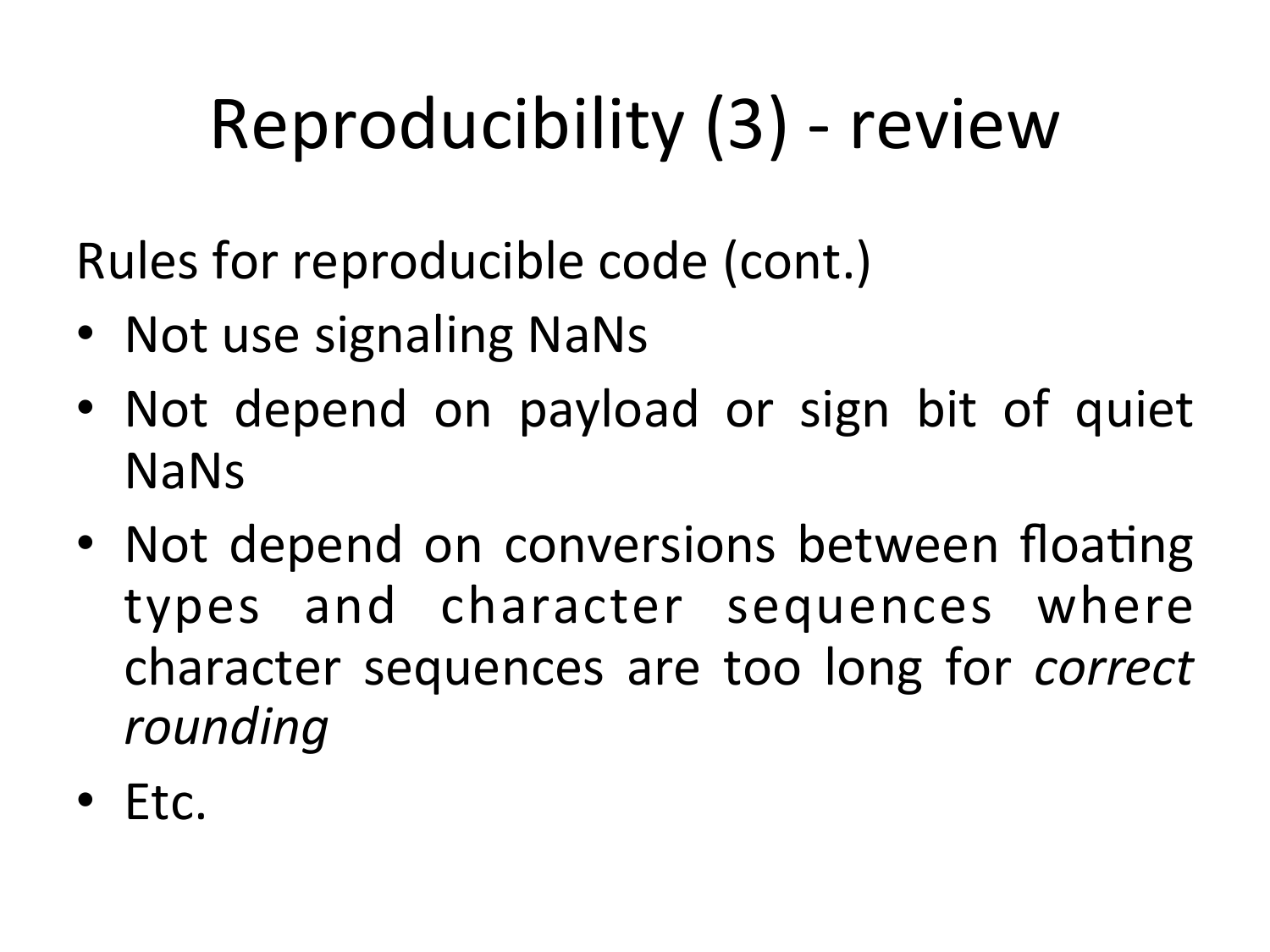#### Reproducibility - change

P 13: Clarify that reproducible code does not contain any use that may result in undefined behavior and does not depend on any behavior that is unspecified, implementation-defined, or locale-specific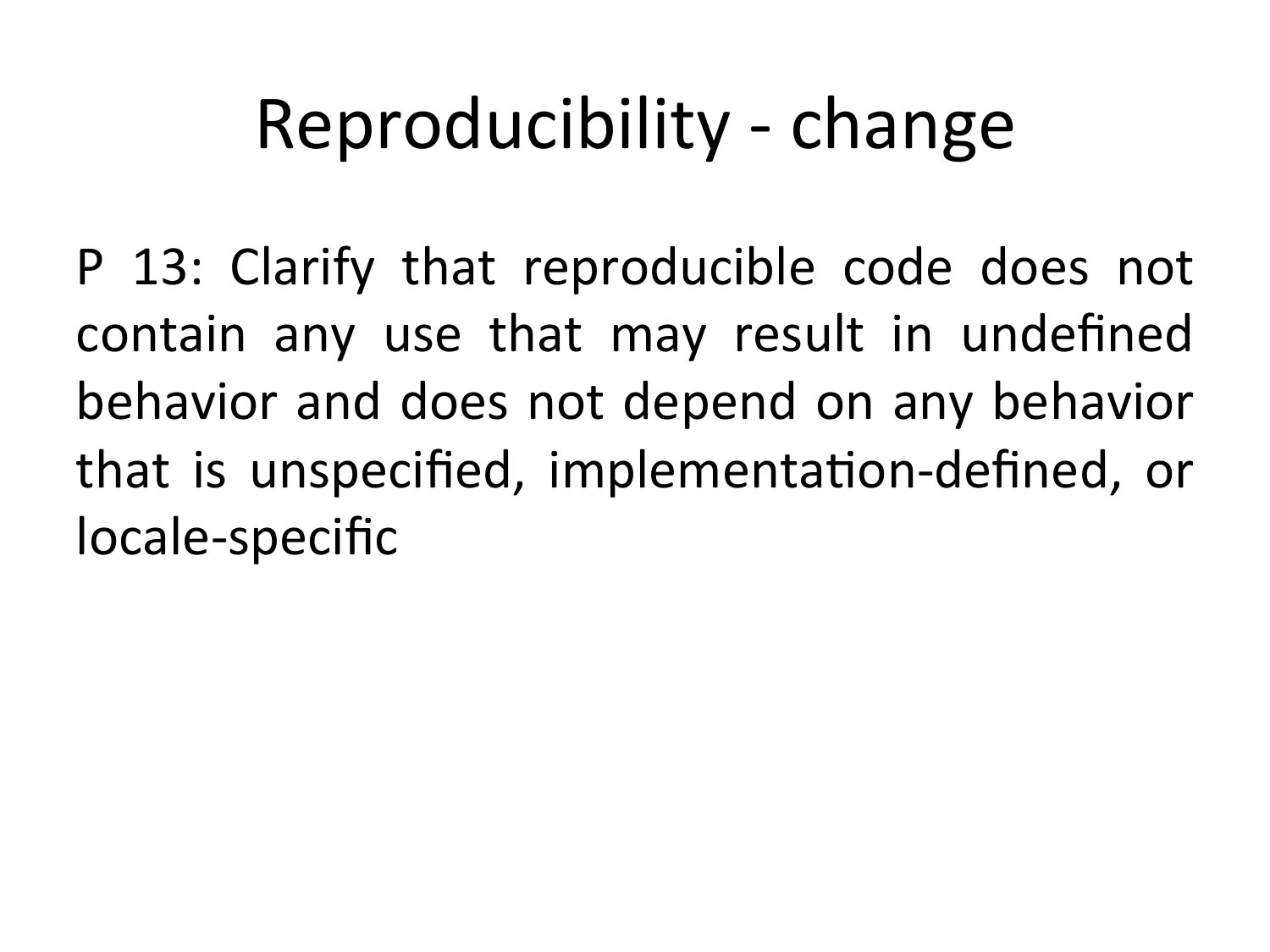- IEC 60559 default exception handling set exception flag(s) return prescribed value continue execution
- Way for a program to specify alternate exception handling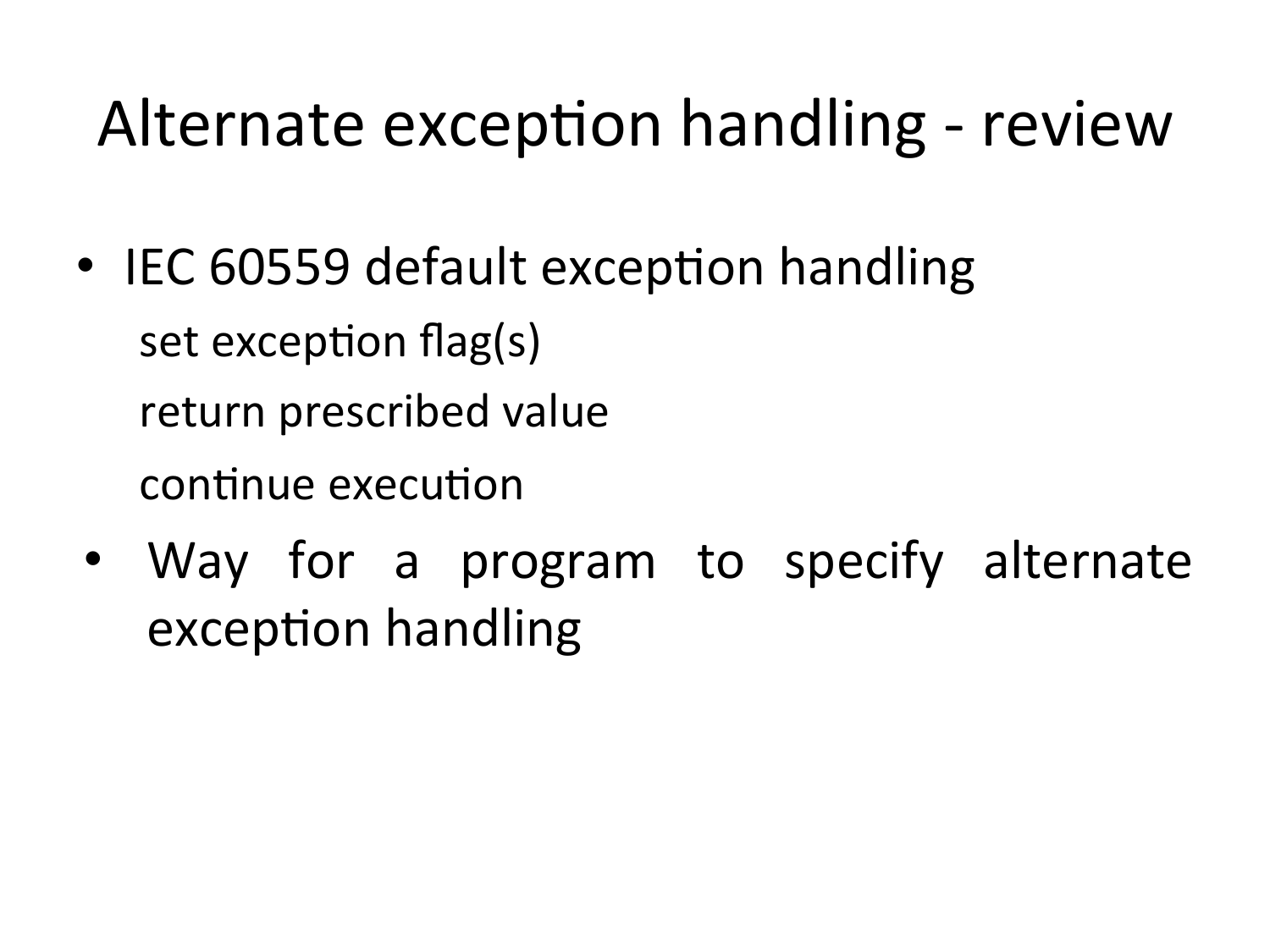## Alternate exception handling (2) review

- #pragma STDC FENV EXCEPT *action except-list*
- *except-list* a comma-separated list of exception macro names:

FE DIVBYZERO, FE INVALID, FE OVERFLOW, ...

FE\_ALL\_EXCEPT

optional sub-exception designations:

FE\_INVALID\_ADD inf - inf FE\_INVALID\_MUL inf \* 0 FE\_INVALID\_SNAN signaling NaN operand FE\_DIVBYZERO\_LOG log(0) etc.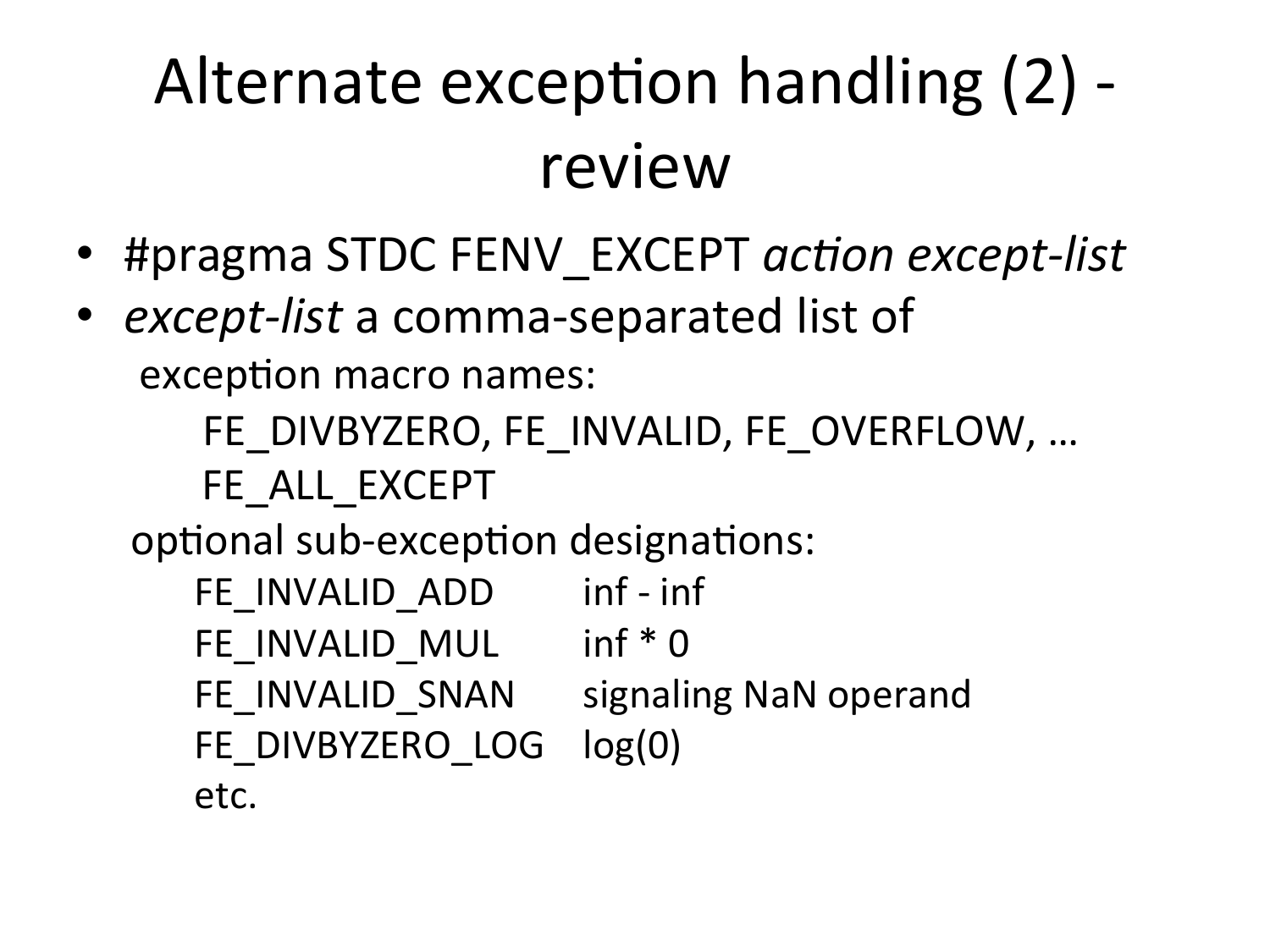#### Alternate exception handling (3) review

#### *action* one of

• DEFAULT

IEC 60559 default handling

- NO\_FLAG like default but no flags set
- OPTIONAL\_FLAG like default but flags may be set
- ABRUPT UNDERFLOW only for "underflow", IEC 60559-defined abrupt underflow shall occur, unlike ALLOW ZERO SUBNORMAL where zeroing may occur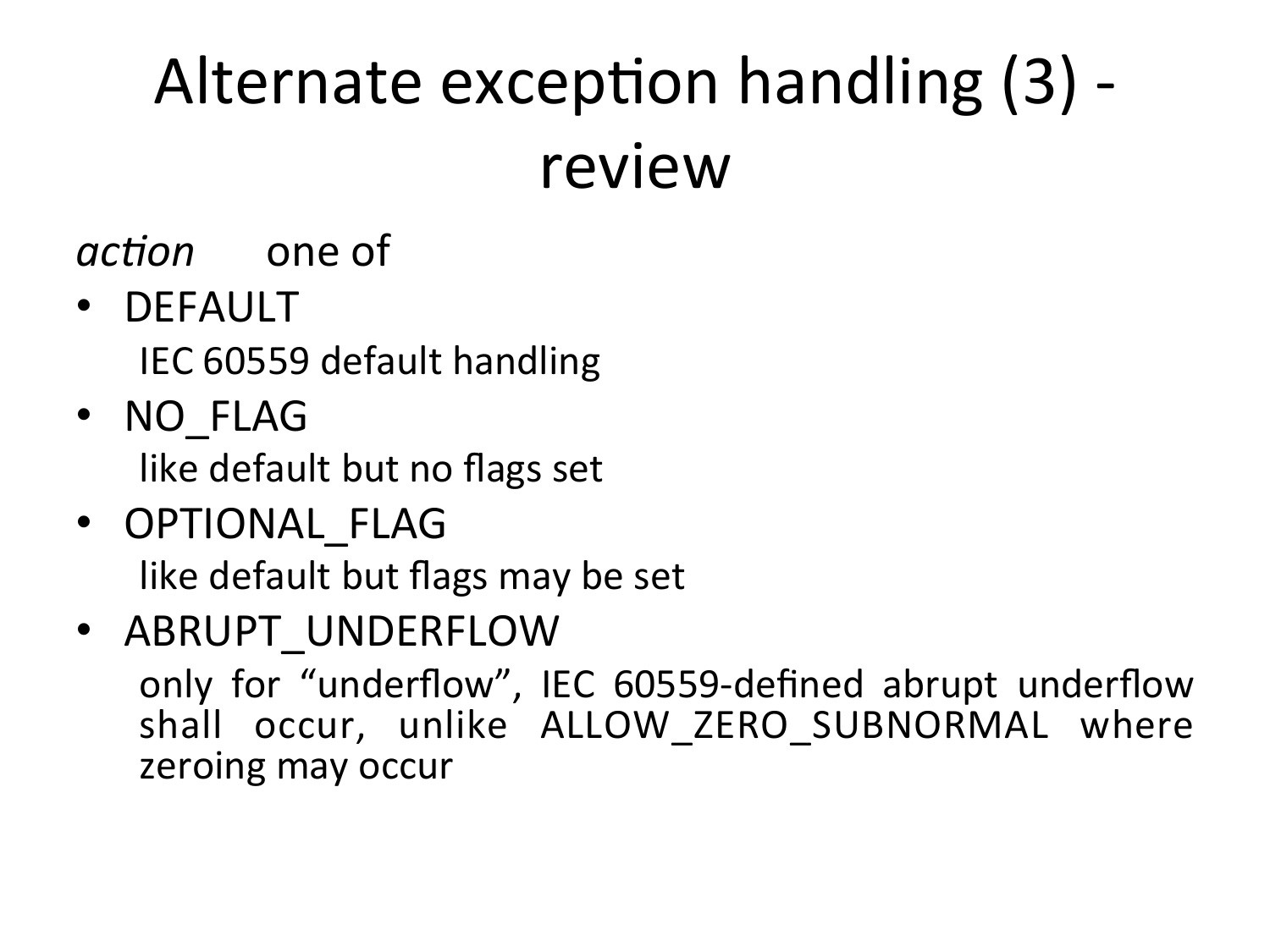- Optional part of TS 18661-5
- P 2, 15: Separate feature test macro

**\_\_STDC\_IEC\_60559\_ATTRIB\_ALTERNATE\_EXCEPTION\_HANDLING\_\_**

- Goto actions replaced with try/catch ones
- P 17: Implications of ASAP expanded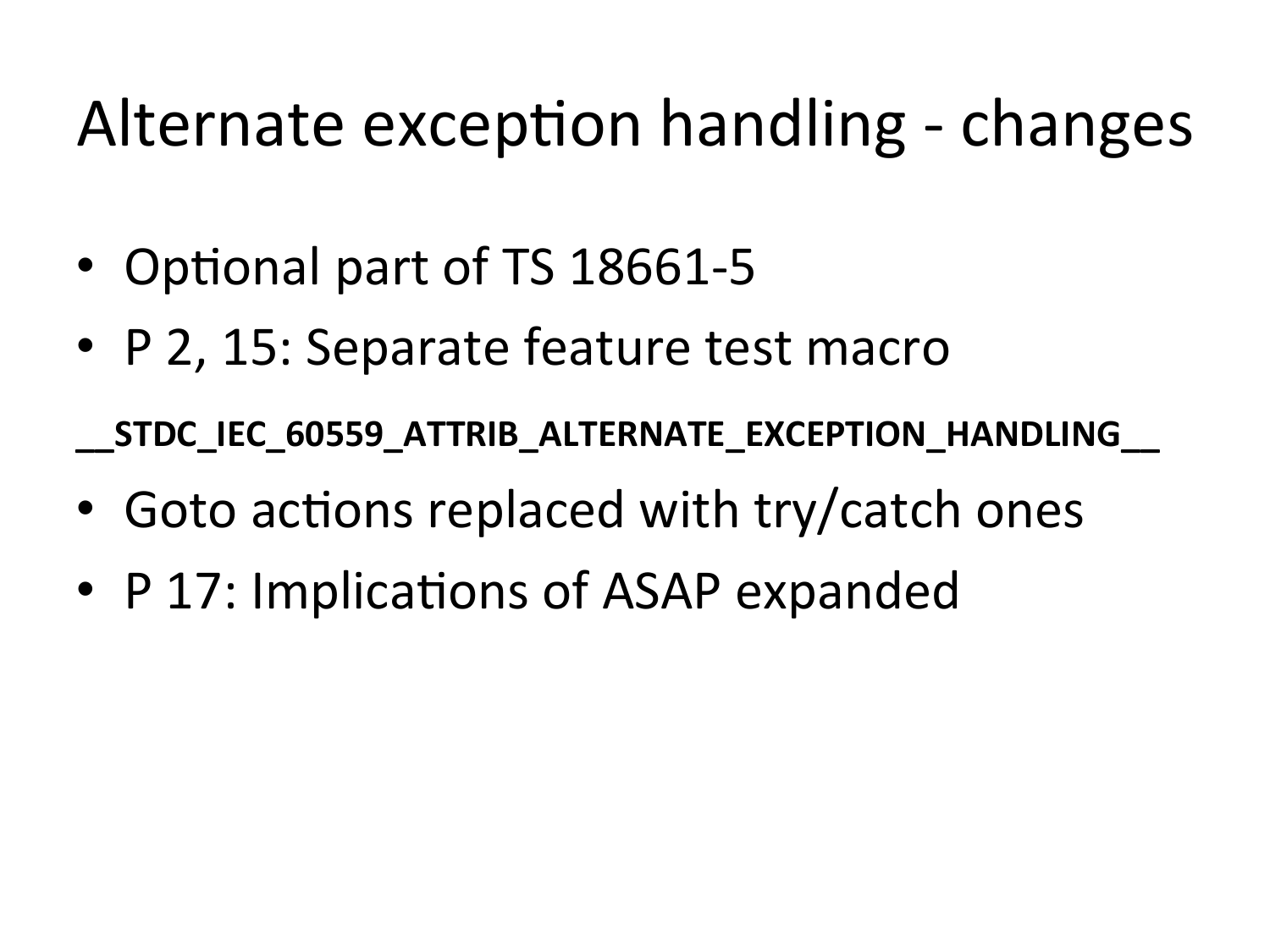*action* one of (cont.)

• BREAK 

terminate compound statement associated with pragma, ASAP\*

• GOTO *label* 

jump to labeled statement, ASAP\*

• DELAYED\_GOTO *label* 

Complete compound statement associated with pragma, then jump to labeled statement

\*ASAP – for performance, the objects, flags, dynamic modes, and library states that would be changed at any point if the compound statement ran to completion are indeterminate or unspecified  $(P 17)$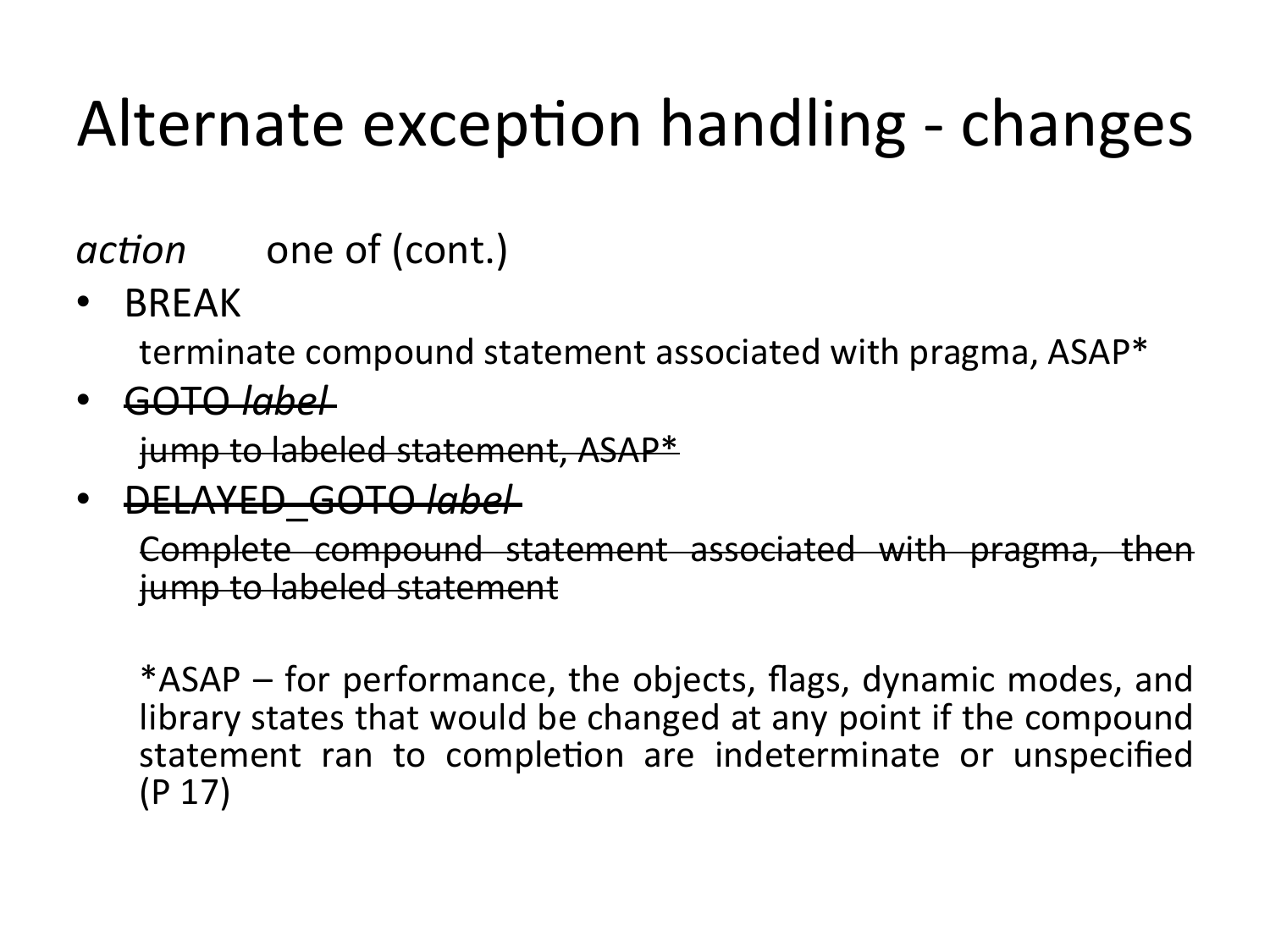*action* one of (cont.)

P 18: These work together

• TRY 

A designated exception may be handled (ASAP) by a compound statement associated with a CATCH action

• CATCH 

Code to handle designated exceptions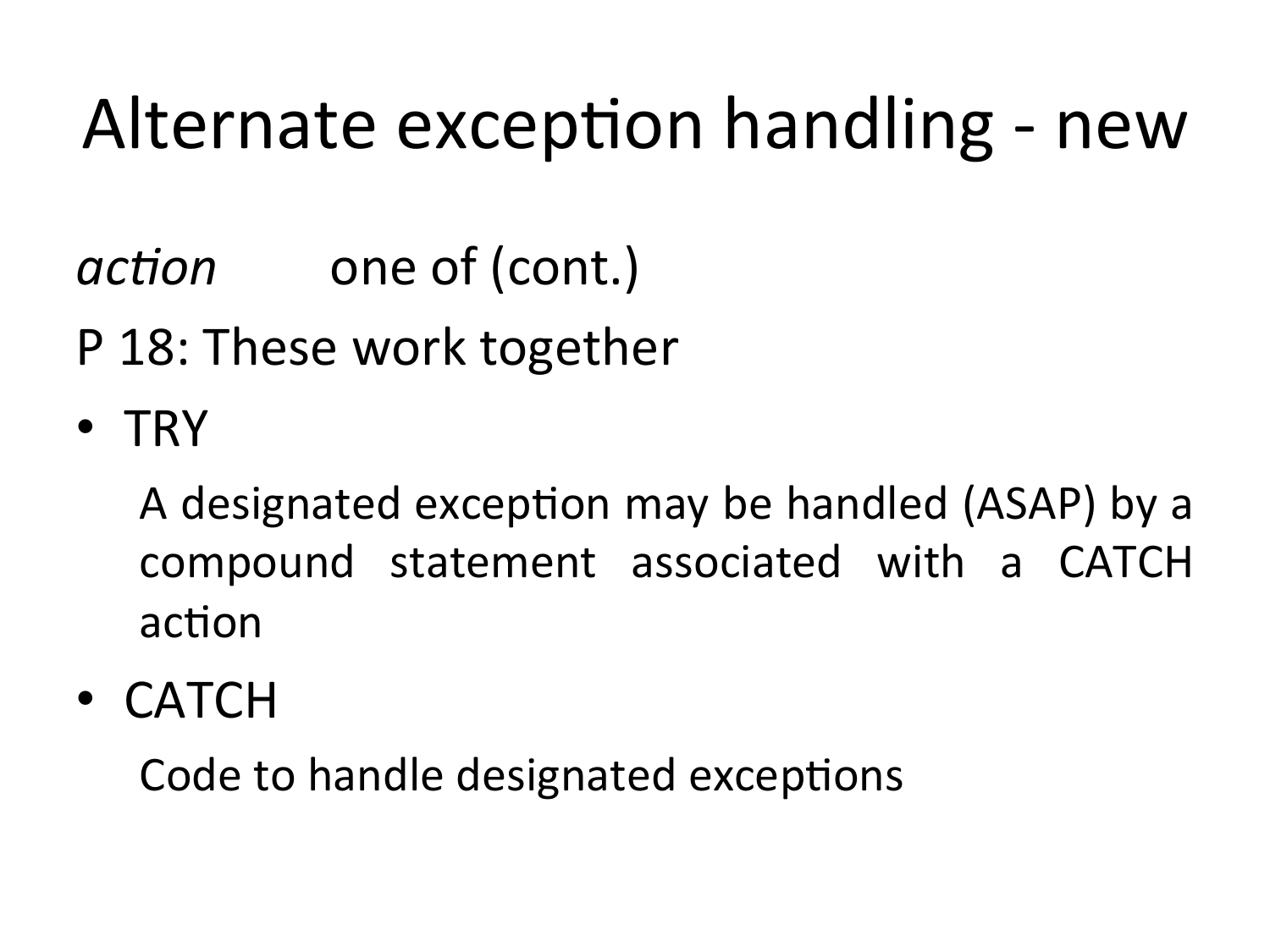double d[n]; float f[n];

... 

```
{	
    #pragma STDC FENV_EXCEPT TRY FE_DIVBYZERO, FE_OVERFLOW
    for (i=0; i<n; i++) {
         f[i] = 1.0 / d[i];}	
}	
{
    #pragma	STDC	FENV_EXCEPT	CATCH	FE_DIVBYZERO	
    printf("divide-by-zero\n"); }
}		
{
    #pragma STDC FENV_EXCEPT CATCH FE_OVERFLOW
    printf("overflow\n");
}
```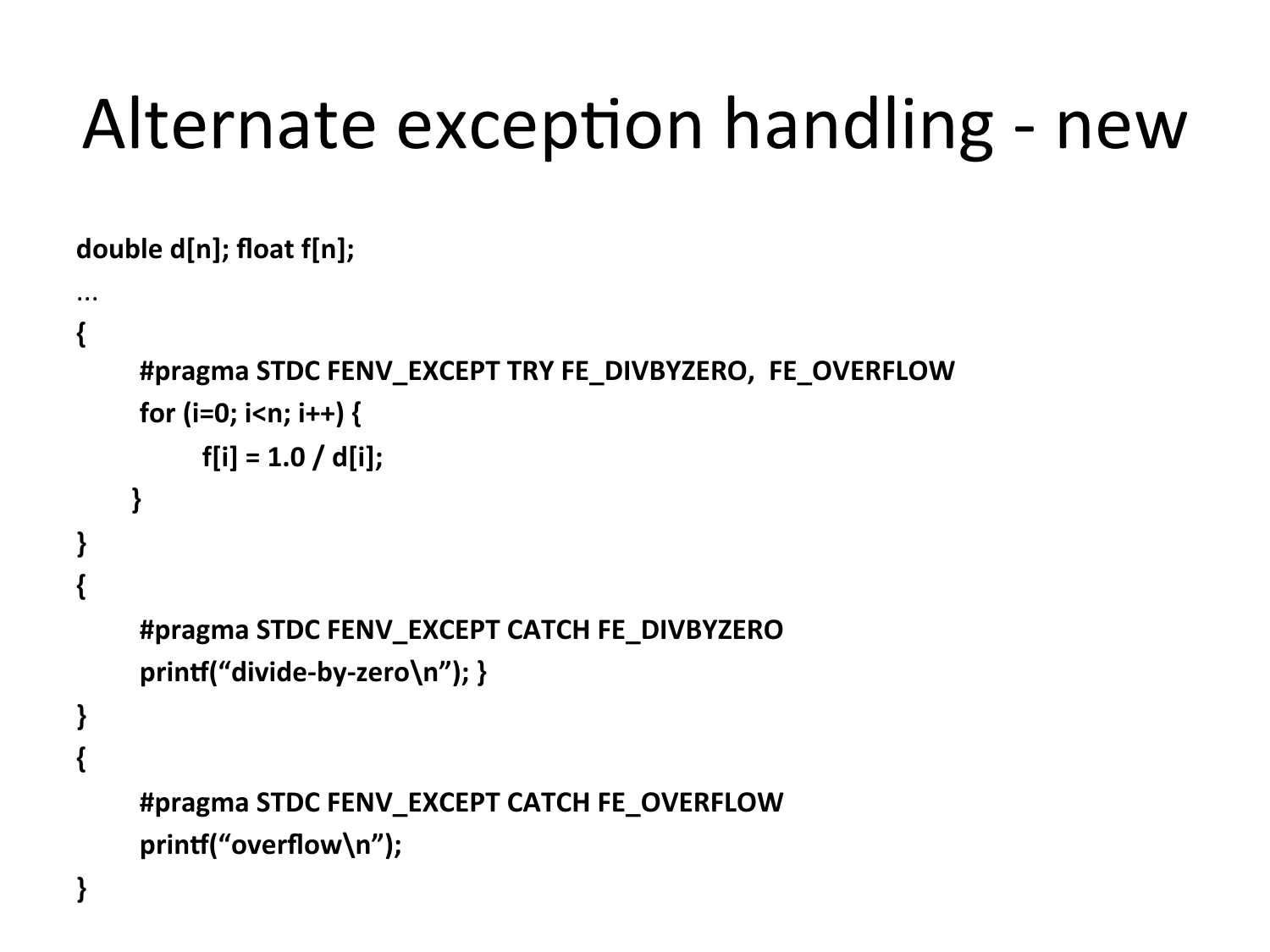*action* one of (cont.)

P 18, 19: These work together

• DELAYED\_TRY 

After associated compound statement completes, a designated exception may be handled by a compound statement associated with a DELAYED CATCH action.

• DELAYED\_CATCH 

Code to handle designated exceptions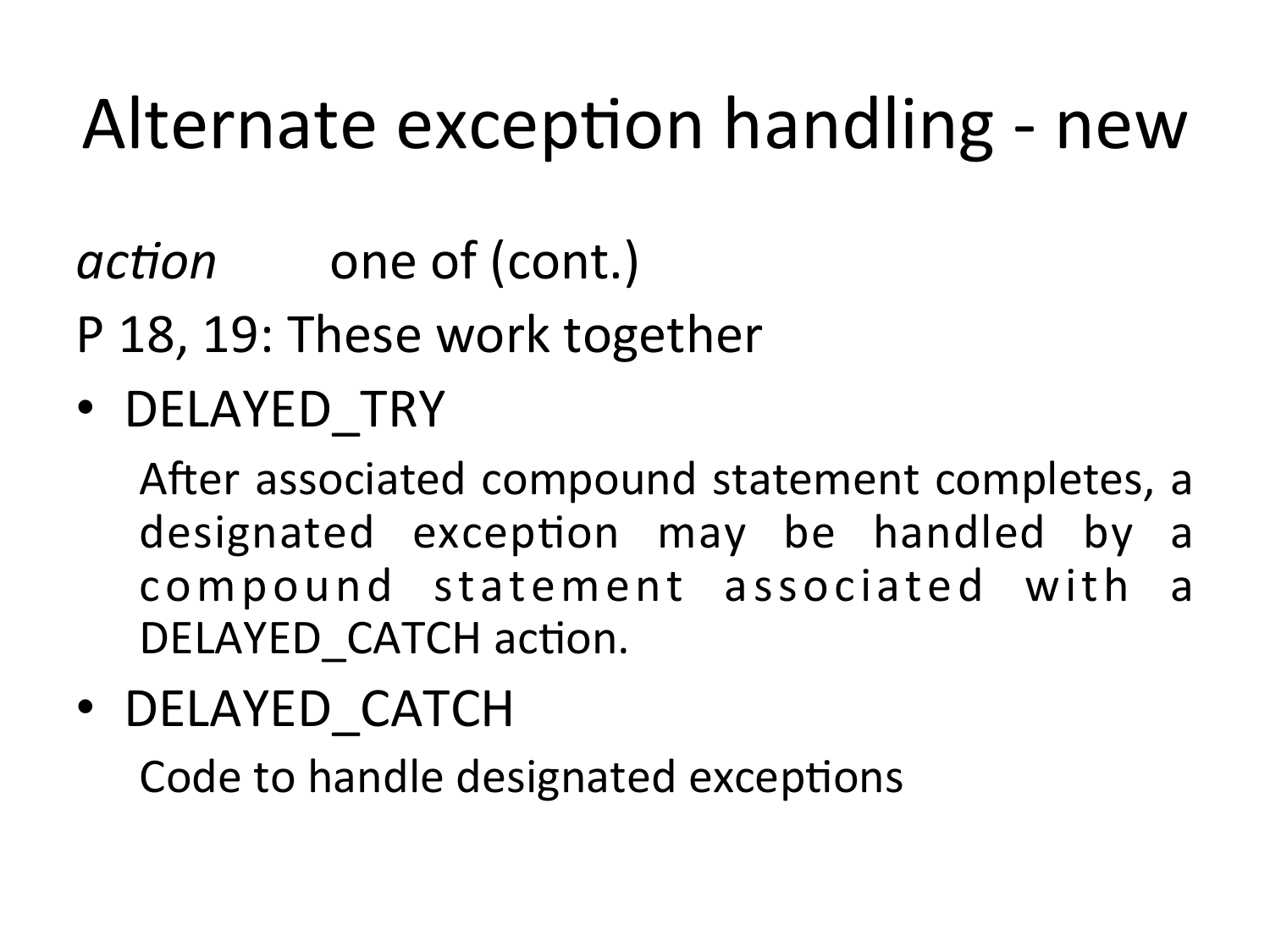Common to ASAP and delayed try/catch ...

- IEC 60559 prescribes both
- Catch blocks follow try block
- A catch block is executed only to handle an exception occurring in a try block
- After completion of a catch block execution continues after the last catch block
- No other jumps into or out of try or catch blocks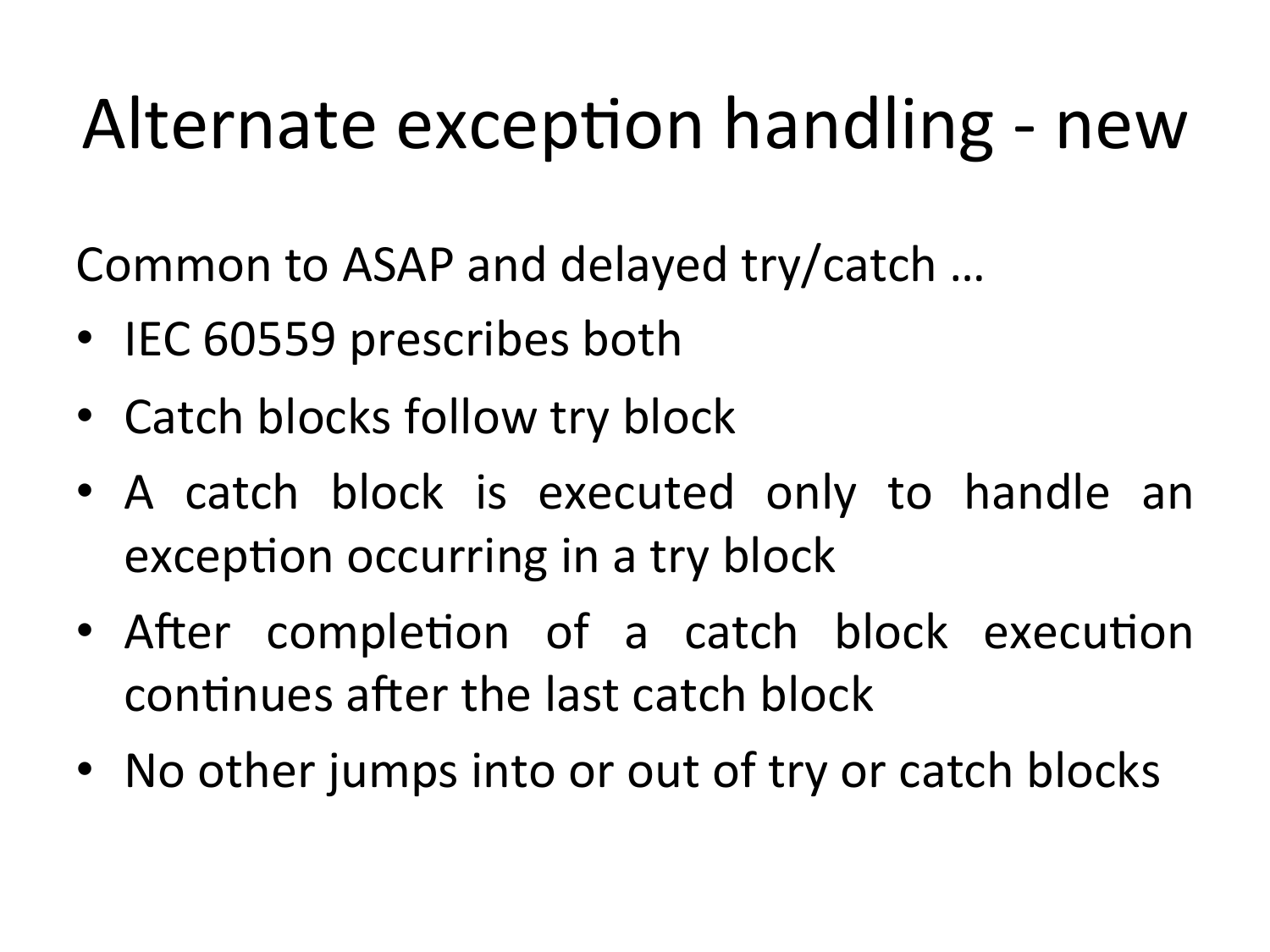Common to ASAP and delayed try/catch (cont.) ...

- A try block shall not be the body of a selection or iteration statement
- ... though try and catch blocks together in braces can
- For a catch to handle an exception, one of its exception designation must match one in the try (catch invalid can handle try invalid, but not try all-excepts or try invalid-add)
- An exception designation can appear in at most one catch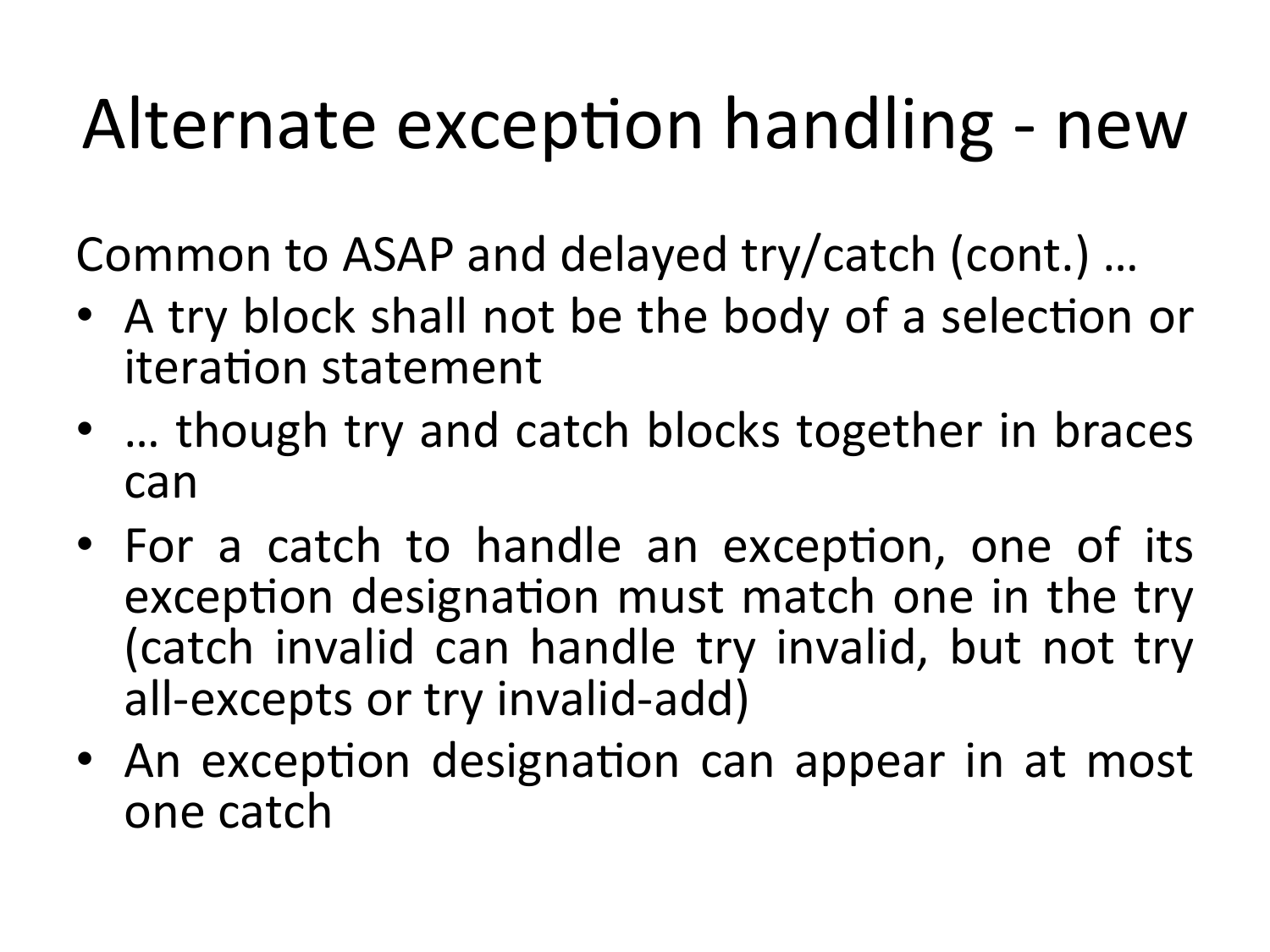Differences in ASAP and delayed try/catch ...

- Delayed try/catch is deterministic, equivalent to adding code to manage exception flags (P 21)
- ASAP try/catch is not deterministic, for performance  $-$  objects, flags, rounding mode, and library state that would be changed at any point if the try block executed to completion are indeterminate or unspecified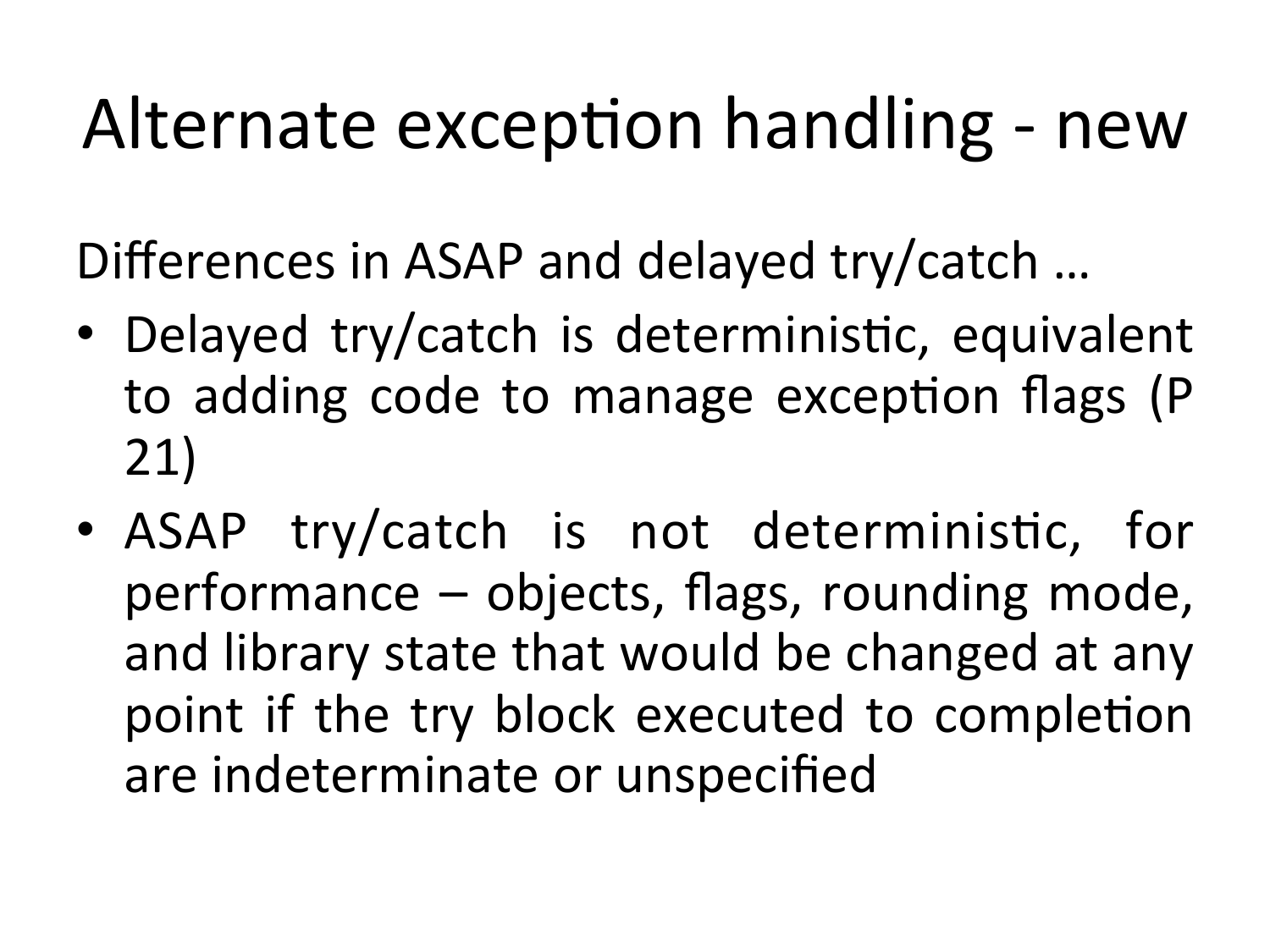Differences in ASAP and delayed try/catch (cont.) ...

- With delayed try/catch, the jump is to the first catch block with a designation for an occurring exception
- With ASAP try/catch, the jump is to some catch block with a designation for an occurring exception (should be the first occurring exception)
- ASAP try/catch is best implemented by traps, but for most cases can be implemented like delayed try/catch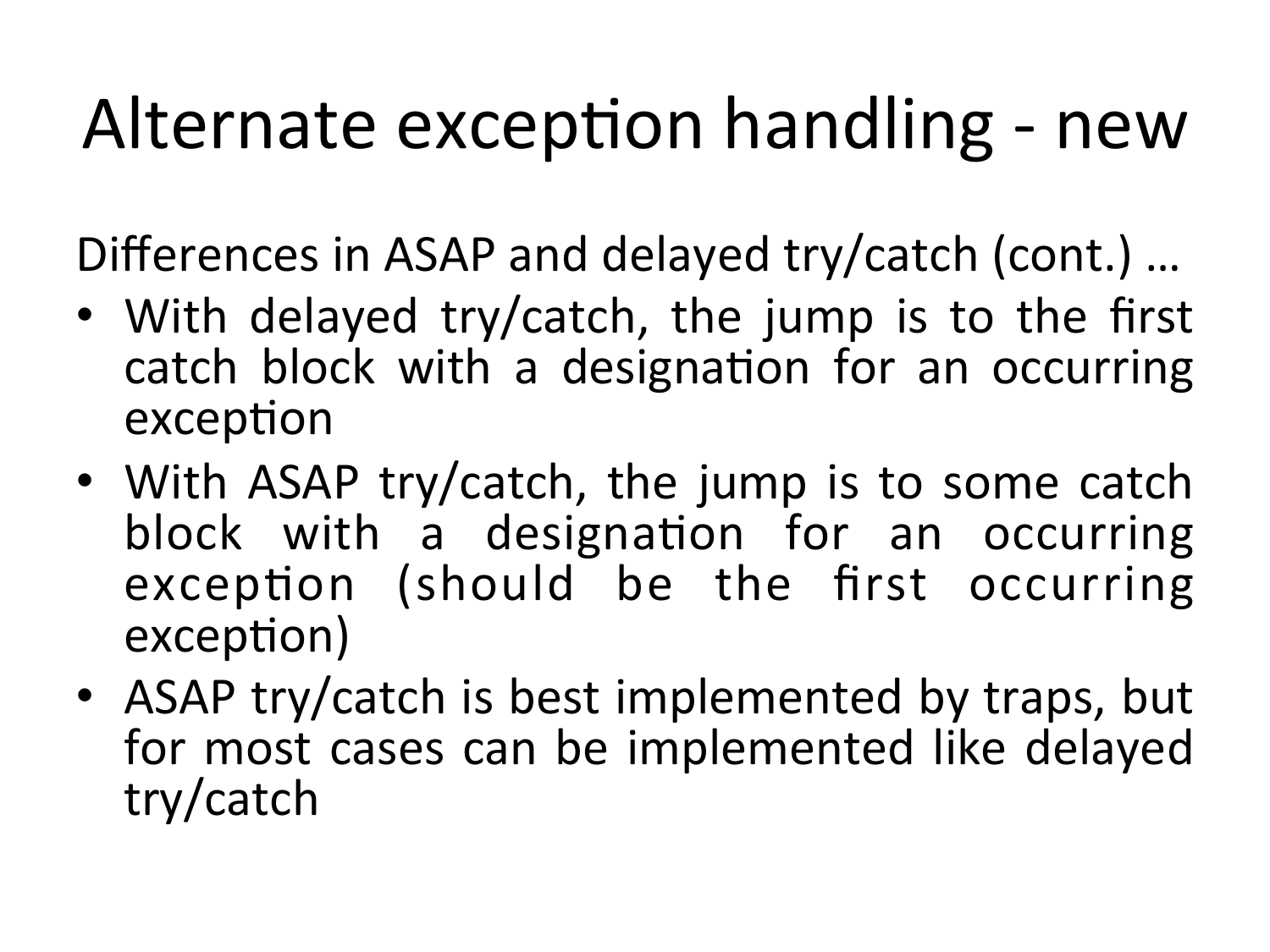|                       | <b>ASAP</b>                      | delayed              |
|-----------------------|----------------------------------|----------------------|
| Input d               | 0.5, 0.0                         | 0.5, 0.0             |
| <b>Results</b>        |                                  |                      |
| $f = 1/d$             | Indeterminate,<br>indeterminate  | $2, +$ Infinity      |
| output                | "divide-by-zero"                 | "divide-by-zero"     |
| "divide-by-zero" flag | Unspecified (set or<br>restored) | Restored (unchanged) |
| "overflow" flag       | Unchanged                        | Restored (unchanged) |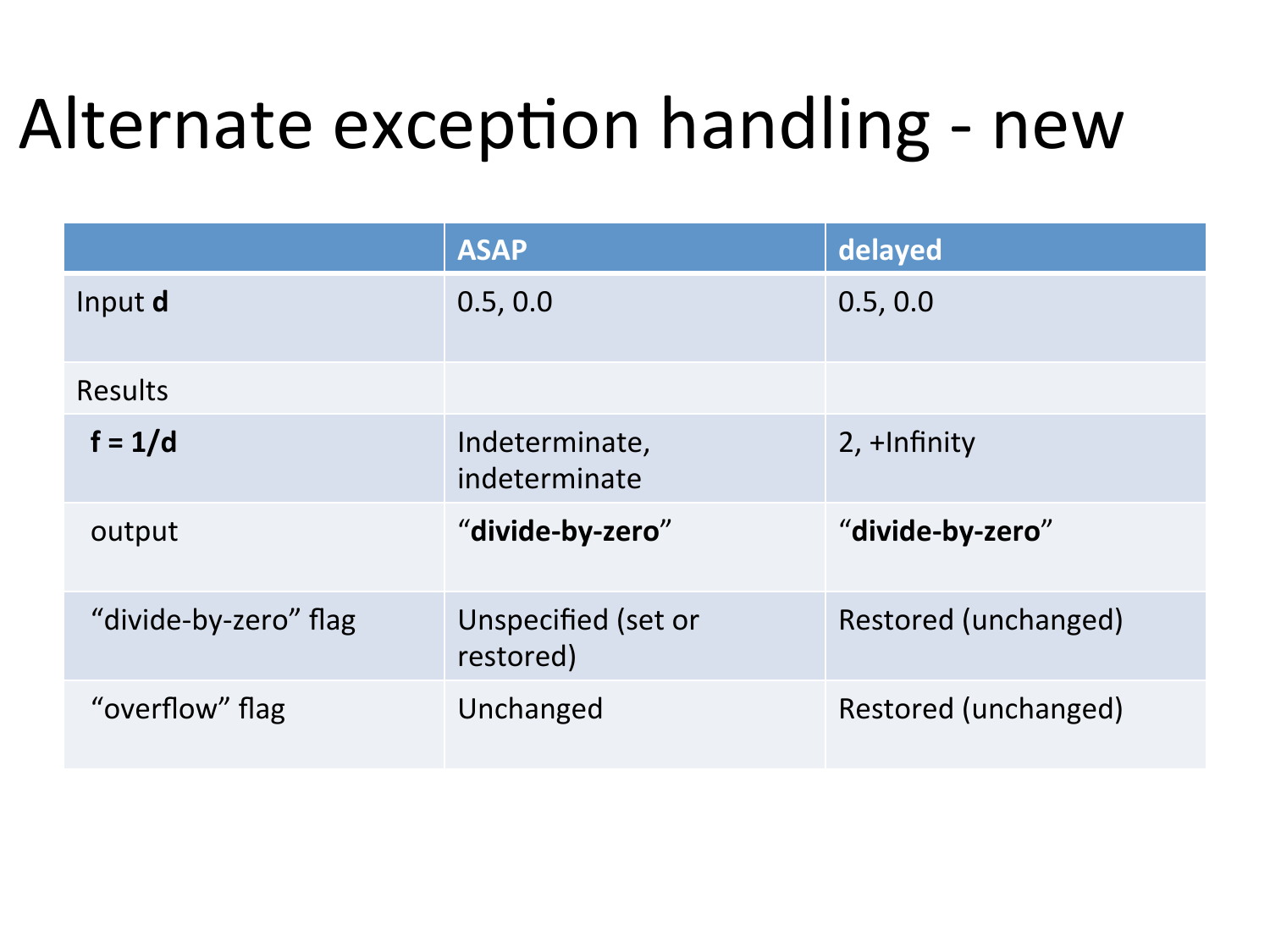|                       | <b>ASAP</b>                      | delayed              |
|-----------------------|----------------------------------|----------------------|
| Input d               | $0.5, 1e-100$                    | $0.5, 1e-100$        |
| <b>Results</b>        |                                  |                      |
| $f = 1/d$             | Indeterminate,<br>Indeterminate  | $2, +$ Infinity      |
| output                | "overflow"                       | "overflow"           |
| "divide-by-zero" flag | Unchanged                        | Restored (unchanged) |
| "overflow" flag       | Unspecified (set or<br>restored) | Restored             |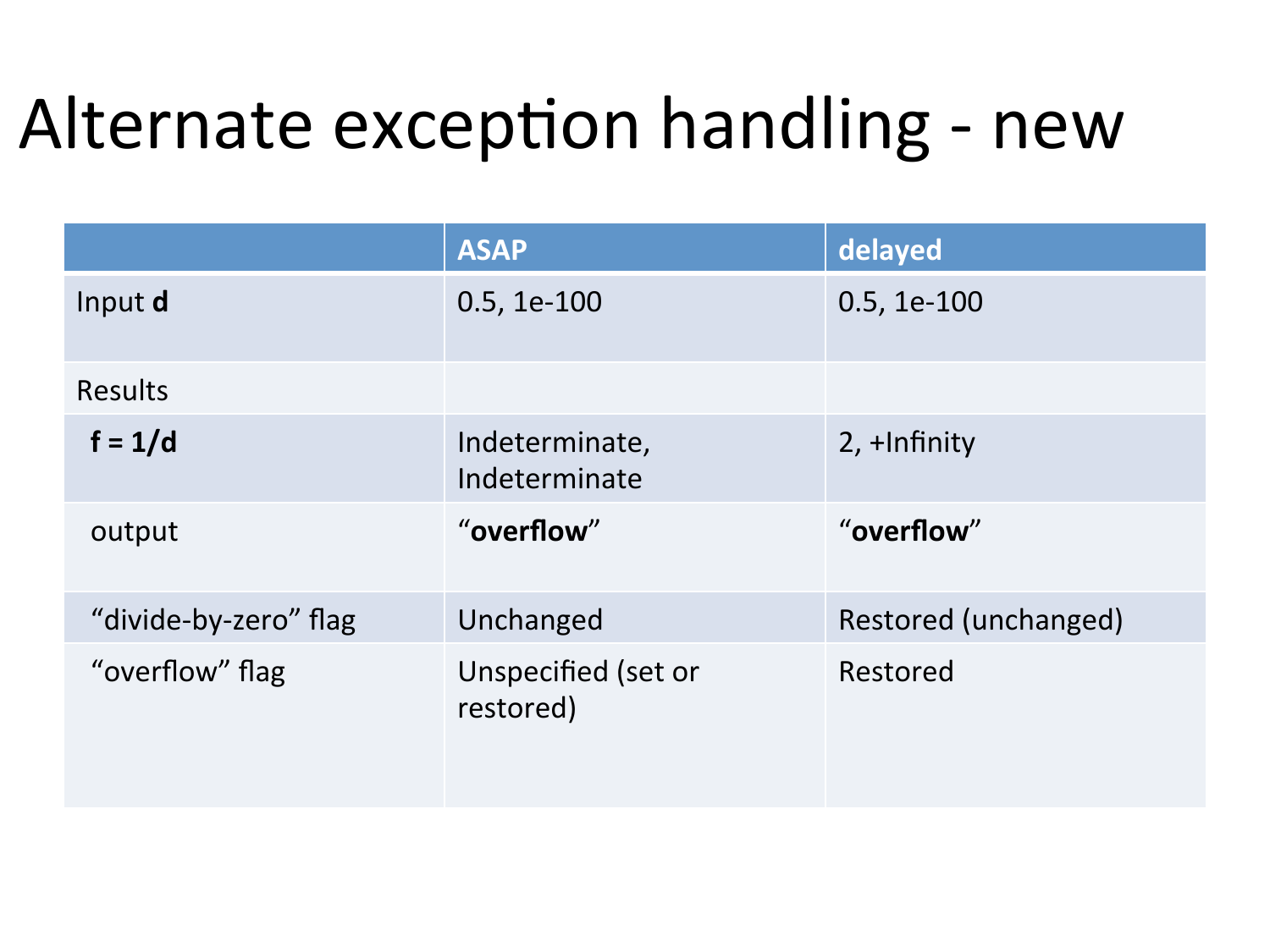|                       | <b>ASAP</b>                                      | delayed              |
|-----------------------|--------------------------------------------------|----------------------|
| Input d               | 1e-100, 0.0                                      | 1e-100, 0.0          |
| <b>Results</b>        |                                                  |                      |
| $f = 1/d$             | Indeterminate,<br>Indeterminate                  | +Infinity, +Infinity |
| output                | "overflow" (recommended<br>) or "divide-by-zero" | "divide-by-zero"     |
| "divide-by-zero" flag | Unspecified (set or<br>restored)                 | Restored             |
| "overflow" flag       | Unspecified (set or<br>restored)                 | Restored             |